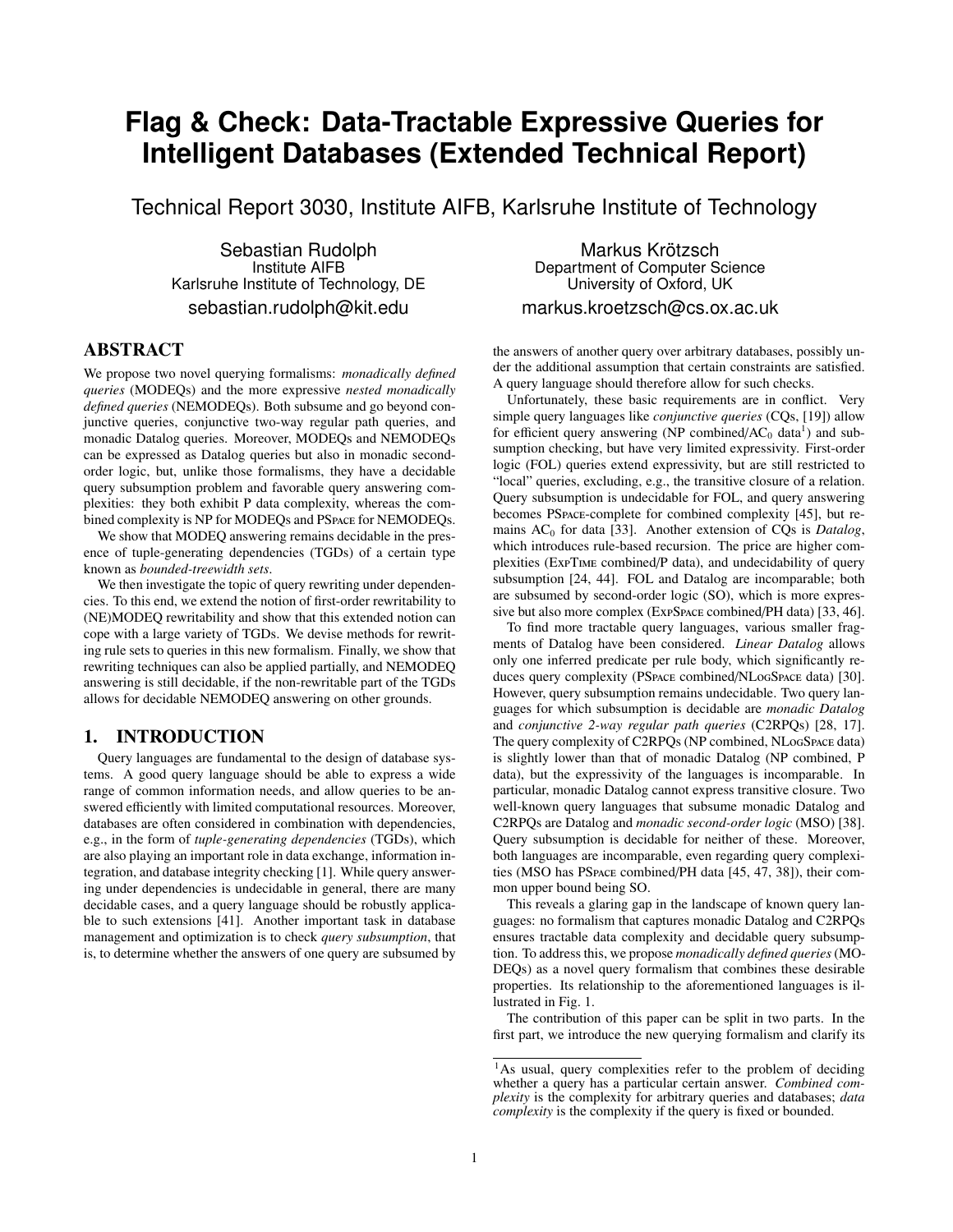

<span id="page-1-0"></span>Figure 1: Overview of complexities and relations of monadically defined queries to other query formalisms as established in this paper; information indicated for conjunctive queries (CQ) and conjunctive 2-way regular path queries (C2RPQ) also hold when allowing unions (UCQ and UC2RPQ); all other formalisms are closed under unions

relations to established query notions and the complexity for query answering. More precisely:

- We define MODEQs, discuss the underlying intuition, and provide examples to demonstrate their expressivity.
- We show that MODEQs subsume (unions of) conjunctive queries, conjunctive 2-way regular path queries, and monadic Datalog queries.
- We show that MODEQ answering is NP-complete for combined complexity (i.e., on a level with conjunctive queries) and P-complete for data complexity, ensuring data-tractability as one of the central desiderata for querying large data sets.

We then extend MODEQs with nested subqueries, leading to a broader class of NEMODEQs that generalize MODEQs.

- We show that NEMODEQs (and thus MODEQs) can be expressed both by Datalog queries and by formulae in MSO.
- We show that NEMODEQ answering is PSPACE-complete for combined complexity (i.e., on a level with FOL-based query languages like SQL) and P-complete for data complexity.
- We show that the query subsumption problem for (NE)MO-DEQs is decidable, in contrast to Datalog and MSO queries.

In the second part of the paper, we study (NE)MODEQs in the context of dependencies and ontology-based data access. An important tool in this context are (finite or infinite) *universal models*, which represent solutions to data exchange and constraint repair problems in the presence of TGDs [\[25\]](#page-11-12). Since models of (NE)MODEQ are closed under homomorphisms, we find that universal models can be used to answer such queries, which makes them very robust to a broad class of TGDs.

- We immediately obtain decidability of query answering under all TGDs that admit a finite universal model, which is undecidable, but can be approximated by various notions of *acyclicity* [\[26,](#page-11-13) [27,](#page-11-14) [25,](#page-11-12) [40,](#page-11-15) [31,](#page-11-16) [36\]](#page-11-17).
- More generally, we show that MODEQ answering is decidable in the presence of rules that give rise to (possibly infinite) universal models of *bounded tree-width*. This is the case for many lightweight ontology languages as well as guarded TGDs and generalizations thereof [\[11,](#page-11-18) [6,](#page-11-19) [36,](#page-11-17) [7\]](#page-11-20).
- In analogy to the practically relevant notion of first-order rewritability, we introduce (NE)MODEQ rewritability, and we identify basic criteria for rewriting Datalog rules.
- Finally, we show that query answering is decidable under any set of TGDs that can be decomposed into one that is (NE)MODEQ-rewritable and one with the bounded-treewidthmodel property.

Proofs are omitted from the main paper and given in the Appendix.

# <span id="page-1-1"></span>2. PRELIMINARIES

We consider a standard language of first-order predicate logic, based on a finite set of *constant symbols* C, a finite set of *predicate symbols* P, and an infinite set of first-order *variables* V. Each predicate  $p \in \mathbf{P}$  is associated with a natural number  $ar(p)$  called the *arity* of *p*. The list of predicates and constants forms the language's *signature* (or *schema*)  $\mathcal{S} = \langle P, C \rangle$ . We generally assume  $\mathcal{S} = \langle P, C \rangle$ to be fixed, and only refer to it explicitly if needed.

*Databases, Rules, and Queries.* A *term* is a variable  $x \in V$ or a constant  $c \in \mathbb{C}$ . We use symbols  $s, t$  to denote terms,  $x, y, z, v, w$ to denote variables, *<sup>a</sup>*, *<sup>b</sup>*, *<sup>c</sup>* to denote constants. Expressions like <sup>t</sup>, x, c denote finite lists of such entities. We use the standard predicate logic definitions of *atom* and *formula*, using symbols  $\varphi$ ,  $\psi$  for the latter. A formula is *ground* if it contains no variables. A *database*, usually denoted by *D*, is a finite set of ground atoms. We write  $\varphi$ [**x**] to emphasize that a formula  $\varphi$  has free variables x; we write  $\varphi[c/x]$ for the formula obtained from  $\varphi$  by replacing each variable in **x** by the respective constant in c (both lists must have the same length). A formula without free variables is called a *sentence*.

A *conjunctive query* (CQ) is a formula  $Q[x] = \exists y \psi[x, y]$  where ψ[x, <sup>y</sup>] is a conjunction of atoms. A *tuple-generating dependency* (TGD) is a formula of the form  $\forall x, y, \varphi[x, y] \rightarrow \exists z. \psi[x, z]$  where  $\varphi$ and ψ are conjunctions of atoms, called the *body* and *head* of the TGD, respectively. TGDs never have free variables, so we usually omit the universal quantifier when writing them. We use the symbol Σ, possibly with subscripts, to denote sets of TGDs. A *Datalog rule* is a TGD without existentially quantified variables; sets of Datalog rules will be denoted by symbols  $\mathbb{P}, \mathbb{R}, \mathbb{S}$ .

We use the standard semantics of first-order logic (FOL). An *interpretation*  $\overline{I}$  consists of a (possibly infinite) set  $\Delta^{I}$  called *domain* and a function  $\cdot^{\mathcal{I}}$  that maps constants *c* to domain elements  $c^{\mathcal{I}} \in \Delta^{\mathcal{I}}$ and predicate symbols *p* to relations  $p^{\textit{I}} \subseteq (\Delta^{\textit{I}})^{ar(p)}$ , thereby  $p^{\textit{I}}$  is called the *extension* of *p*. A *variable assignment* for I is a function  $\mathcal{Z}: V \to \Delta^I$ . Conditions for *I* and  $\mathcal{Z}$  to satisfy a FOL formula  $\varphi$  (i.e., to be a *model* of  $\varphi$ , written  $\mathcal{I}, \mathcal{Z} \models \varphi$ ) are defined as usual. If  $\varphi$  is a sentence, then  $\mathcal Z$  is irrelevant for satisfaction and can be omitted. An *answer* to a CQ  $Q[x]$  over a database *D* and set  $\Sigma$  of TGDs is a list of constants **c** for which  $D \cup \Sigma \models Q[\mathbf{c}/\mathbf{x}]$ .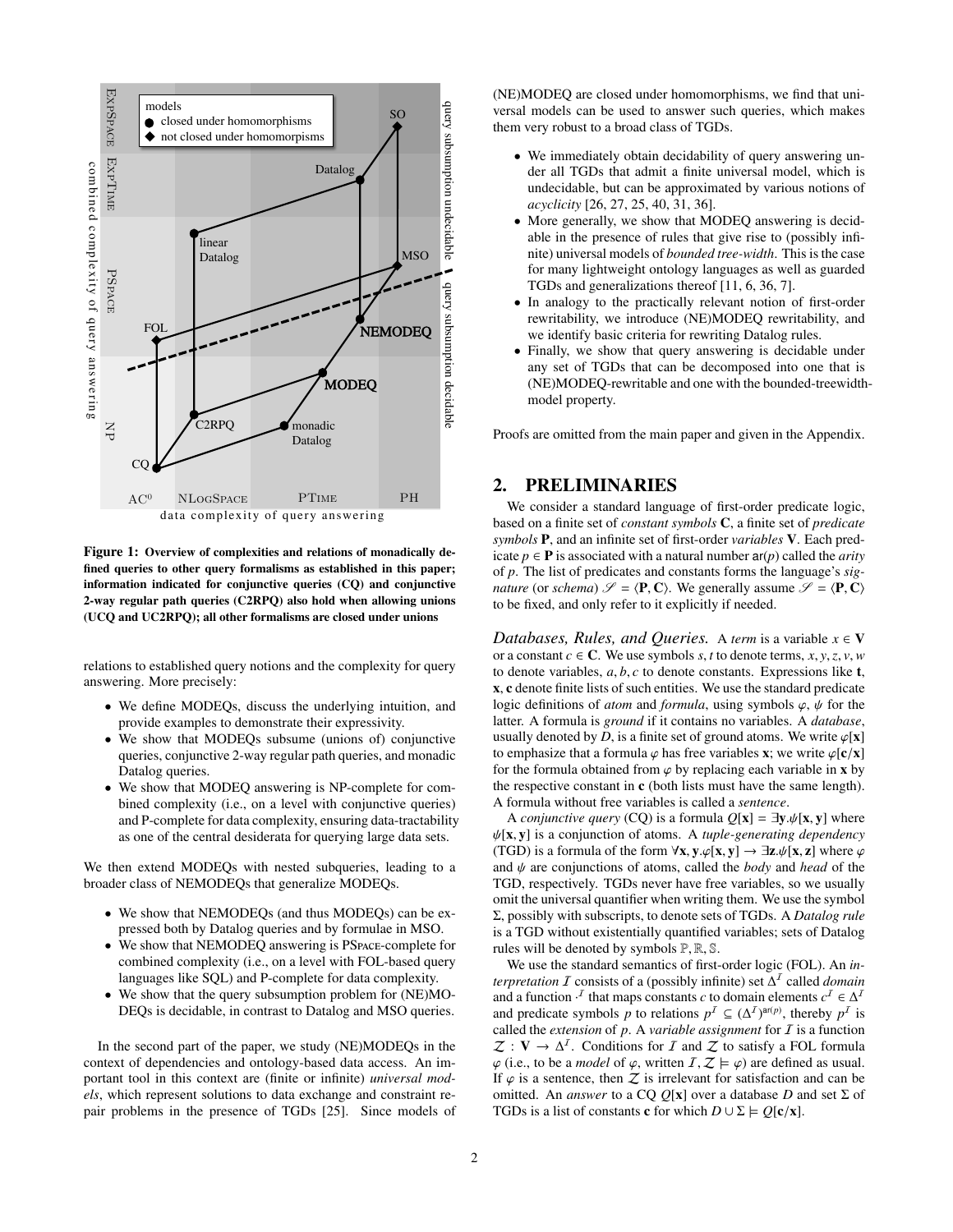Given an interpretation  $I$  and a formula  $\varphi[\mathbf{x}]$  with free variables  $\mathbf{x} = \langle x_1, \dots, x_m \rangle$ , the *extension* of  $\varphi[\mathbf{x}]$  is the subset of  $(\Delta^I)^m$  containing all those tuples  $\langle \delta, \dots, \delta \rangle$  for which  $\overline{L}$   $\{x, \dots, \delta, 1\}$   $\langle i \rangle$ taining all those tuples  $\langle \delta_1, \ldots, \delta_m \rangle$  for which  $I, \{x_i \mapsto \delta_i \mid 1 \le i \le m\} \vdash \varphi[\mathbf{x}]$ . Two formulae  $\varphi[\mathbf{x}]$  and  $\psi[\mathbf{x}]$  with the same free vari $m$   $\models \varphi[\mathbf{x}]$ . Two formulae  $\varphi[\mathbf{x}]$  and  $\psi[\mathbf{x}]$  with the same free variables  $x$  are called *equivalent* if for every  $I$  their extensions coincide (which is the case iff  $\forall$ **x**.( $\varphi$ [**x**]  $\leftrightarrow$   $\psi$ [**x**]) is a tautology).

*Homomorphisms and Universal Models.* Given interpretations  $I, J$ , a *homomorphism*  $\pi$  from  $I$  to  $J$  is a function  $\pi$ :  $\Delta^I \rightarrow \Delta^J$  such that: (i) for all constants *c*, we have  $\pi(c^I) = c^J$ , and (ii) for all predicate symbols *p* and list of domain elements  $\delta$ . and (ii) for all predicate symbols  $p$  and list of domain elements  $\delta$ , we have  $\delta \in p^I$  implies  $\pi(\delta) \in p^J$ .<br>Finding query answers is facility

Finding query answers is facilitated in practice since one may focus on universal models. A *universal model* of a set of sentences Ψ is an interpretation I such that (i)  $I \models \Psi$ , and (ii) for every interpretation  $\mathcal J$  with  $\mathcal J \models \Psi$ , there is a homomorphism from  $\mathcal I$  to  $J$ . For TGDs (and for plain databases), there is always a universal model if there is any model at all. It can be defined by a (possibly infinite) construction process called the *chase* [\[25\]](#page-11-12). In particular, we let  $I(D∪Σ)$  denote the universal model, for which every homomorphism in any other model of  $D \cup \Sigma$  is injective.  $\mathcal{I}(D \cup \Sigma)$  always exists for satisfiable  $D \cup \Sigma$ , and it is unique up to isomorphism.

For a wide class of query languages, entailment of query answers can be reduced to model checking in the universal model:

<span id="page-2-5"></span>Fact 1 (Entailment via model checking). *If Q*[x] *is a query for which the models of* <sup>∃</sup>x.*Q*[x] *are closed under homomorphism, then, for every database database D and set*  $\Sigma$  *of TGDs, D*  $\cup$   $\Sigma \models Q[c/x]$ *if and only if either*  $D \cup \Sigma$  *is inconsistent or*  $\mathcal{I}(D \cup \Sigma) \models O[\mathbf{c}/\mathbf{x}]$ *.* 

This applies to CQs, but also to all other query languages studied in this paper. The special case  $\Sigma = \emptyset$  shows that one can equivalently use models *I*(*D*) instead of sets of facts *D* to represent databases. Our perspective is more natural when using TGDs.

# 3. MONADICALLY DEFINED QUERIES

We now introduce *monadically defined queries (MODEQs)* as a new query formalism, and state complexity results on query answering in this language. To deepen our understanding for the expressivity of MODEQs, we show that they strictly generalizes the well-known query formalisms of *conjunctive 2-way regular path queries* (Section [3.1\)](#page-3-0) and *monadic Datalog queries* (Section [3.2\)](#page-3-1).

The heart of our query formalism is a mechanism for defining new predicates based on existing ones. This mechanism – which we refer to as "*flag* & *check*" – defines new predicates by giving a procedure for testing if a particular tuple  $\delta = \langle \delta_1, \ldots, \delta_m \rangle \in (\Delta^I)^m$ <br>is in the predicate or not. For this purpose, the candidate tuple is is in the predicate or not. For this purpose, the candidate tuple is first "flagged" by associating each  $\delta_i$  with a new, auxiliary constant name  $\lambda_i$  that represents this element. The "check" is performed<br>by running a Datalog program with this fixed interpretation of the by running a Datalog program with this fixed interpretation of the constants  $\lambda_i$ . The check succeeds if a special fact hit is derived.

<span id="page-2-1"></span>Example 1. *To illustrate this idea, we consider a typical transitive closure query. Suppose that the binary predicate certifiedBy represents the direct certification of one entity by another, e.g., in a security application. We are interested in certification chains, which could be expressed using Datalog as follows:*

$$
certifiedBy(x, y) \rightarrow certChain(x, y) \tag{1}
$$

$$
certChain(x, y) \land certifiedBy(y, z) \rightarrow certChain(x, z) \qquad (2)
$$



<span id="page-2-4"></span>*w Figure [2](#page-2-0): Structure recognized by MODEQ*  $\mathfrak{Q}_2$  *in Example 2* 

*certifiedBy certifiedBy Corresponding Datalog rules for "flag* & *check" are as follows:*

$$
certifiedBy(\lambda_1, y) \to U_1(y)
$$
(3)  
U(x)  $\land$  *artifiedBut*(x, z)  $\rightarrow$  U(x) (4)

$$
U_1(y) \wedge \text{certifiedBy}(y, z) \rightarrow U_1(z) \tag{4}
$$

<span id="page-2-3"></span><span id="page-2-2"></span>
$$
U_1(\lambda_2) \to hit \tag{5}
$$

*One can now define certChain to contain all pairs*  $\langle \delta_1, \delta_2 \rangle$  *for which this Datalog entails* **hit** *when interpreting*  $\lambda_1$  *as*  $\delta_1$  *and*  $\lambda_2$  *as*  $\delta_2$ *.* 

As in Example [1,](#page-2-1) the Datalog rules that we consider for the checking phase only use hit or new, unary predicates U*<sup>i</sup>* in rule heads. Such unary predicates can be imagined as "colors" that are assigned to elements of the domain, and the check thus is a deterministic, recursive procedure of coloring the domain, starting from the flagged candidate elements. This idea is defined formally as follows.

<span id="page-2-7"></span>Definition 1 (MODEQ syntax and semantics). *Given a signature*  $S$ , *a* monadically defined predicate (MODEP) *of arity m is* based on a signature  $\mathscr{S}'$  that extends  $\mathscr{S}$  with m fresh constant *symbols*  $\lambda_1, \ldots, \lambda_m$ *, a fresh nullary predicate* hit*, and*  $k \geq 0$  *fresh unary predicates*  $U_1, \ldots, U_k$ . *A MODEP is a set*  $\mathbb P$  *of Datalog rules*  $\alpha$  *over*  $\mathscr L'$  *where only*  $U_i$ . *III. and hit occur in rule heads over* S' where only  $U_1, \ldots, U_k$  and hit *occur in rule heads.*<br>Consider an interpretation I over S' The extension  $\mathbb{P}^I$ .

*Consider an interpretation*  $I$  *over*  $S$ *. The extension*  $\mathbb{P}^I$  *of*  $\mathbb{P}$  *is the set of all tuples*  $\{\delta_1, \ldots, \delta_m\} \in (\Delta^I)^m$  *for which*  $I' \models \mathbb{P}$  *implies*  $I' \models$  **hist** *for all interpretations*  $I'$  *that extend*  $I$  *to the additional*  $I' \models$  **hit**, for all interpretations  $I'$  that extend  $I$  to the additional *symbols in*  $\mathscr{S}'$  such that  $\langle \lambda_1^{T'}, \ldots, \lambda_m^{T'} \rangle = \langle \delta_1, \ldots, \delta_m \rangle$ .<br>
A monadically defined query (MODEO) is a conju

*A* monadically defined query (MODEQ) *is a conjunctive query that uses both normal predicates and monadically defined predicates in its atoms. The semantics of MODEQs is defined in the obvious way based on the semantics of MODEPs.*

<span id="page-2-0"></span>Example 2. *The rules* [\(3\)](#page-2-2)*–*[\(5\)](#page-2-3) *above define a binary MODEP,* which we denote  $\mathbb{P}_1$  $\mathbb{P}_1$ . The query from Example 1 could thus be writ*ten as a MODEQ*  $\mathfrak{Q}_1[v, w] = \mathbb{P}_1(v, w)$ *. For another example, consider a routing problem where a message has to be securely passed through a network from Alice to Bob. Assume there are entities certifying the security of message handling in certain nodes. We are interested in the entities y are able to (directly) certify secure treatment of the message at all intermediate nodes on some path from Alice to Bob, as illustrated in Fig. [2.](#page-2-4) This can be expressed by the MODEQ*  $\mathfrak{Q}_2[w] = \mathbb{P}_2(w)$ *, where*  $\mathbb{P}_2$  *consists of the following rules:* 

$$
certifiedBy(x, \lambda_1) \to U_3(x) \tag{6}
$$

$$
linkedTo(alice, x) \rightarrow U_2(x) \tag{7}
$$

$$
U_2(x) \wedge U_3(x) \wedge linkedTo(x, x') \rightarrow U_2(x')
$$
 (8)

<span id="page-2-6"></span> $U_2(bob) \rightarrow hit$  (9)

This new query notion is rather powerful. It is easy to see that it subsumes conjunctive queries (CQs) as well as unions of CQs. Indeed, given *k* CQs  $\exists y_i \cdot Q_i[x, y_i]$  with  $i \in \{1, ..., k\}$ , their union is expressed as the MODEO  $\{Q_i[x_i] \rightarrow \text{hit } | 1 \le i \le k \}$ is expressed as the MODEQ  $\{Q_i[\lambda, y_i] \rightarrow hit \mid 1 \le i \le k\}(x)$ . Before showing that MODEQs also subsume more powerful query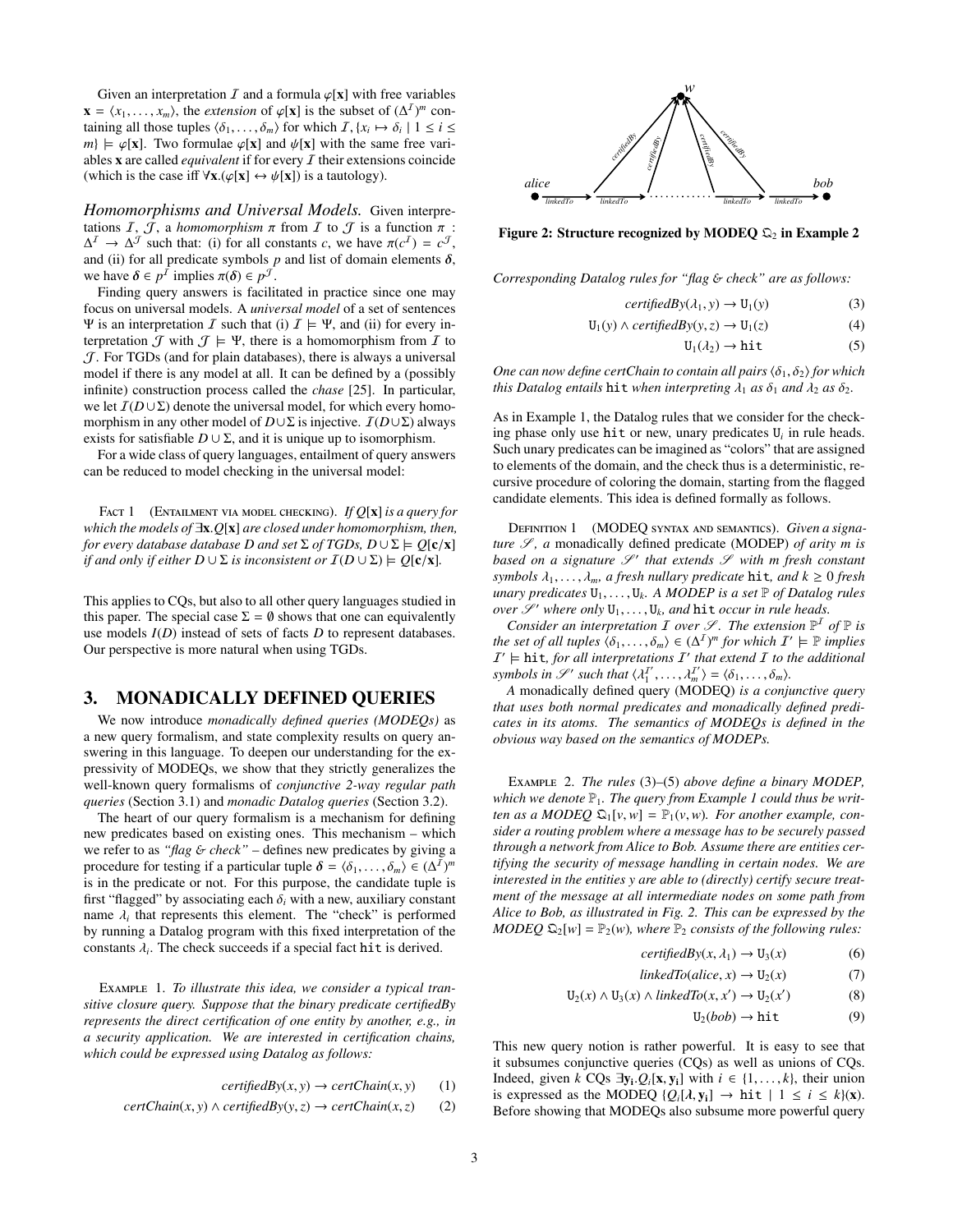<span id="page-3-5"></span>languages, we observe closure under homomorphism (see Fact [1\)](#page-2-5) and state a basic complexity result.

<sup>T</sup>heorem 2. *For every MODEQ* <sup>Q</sup>[x]*, the set of models of* <sup>∃</sup>x.Q[x] *is closed under homomorphism.*

<span id="page-3-4"></span>Theorem 3 (MODEQ answering complexity). *Checking if* c *is an answer to a MODEQ* Q[x] *over a database D is* P*-complete in the size of D, and* NP*-complete in the size of D and* Q*.*

Hardness follows from the fact that MODEQs subsume monadic Datalog, shown in Section [3.2](#page-3-1) below. P membership for data complexity is a consequence of the fact that Datalog subsumes MO-DEQs, demonstrated in Section [4.1.](#page-5-0) Membership in NP for combined complexity is established directly by showing that every query match is witnessed by a proof of polynomial size that can be guessed and verified in polynomial time.

# <span id="page-3-0"></span>3.1 MODEQs Capture Regular Path Queries

We now show that MODEQs subsume *conjunctive two-way regular path queries (C2RPQs)*, which generalize CQs by regular expressions over binary predicates [\[28,](#page-11-8) [17\]](#page-11-9). Variants of this type of queries are used, e.g., by the XPath query language for querying semi-structured XML data. Recent versions of the SPARQL 1.1 query language for RDF also support some of regular expressions that can be evaluated under a similar semantics.<sup>[2](#page-3-2)</sup>

The definition of C2RPQs is similar to that of MODEQs, but with MODEPs replaced by another form of defined predicates, that are based on regular expressions over binary predicates and inverted binary predicates:

Definition 2 (C2RPQ syntax and semantics). *A* conjunctive two-way regular path predicate (C2RPP) *is a regular expression over the alphabet*  $\Gamma = \{p, p^- \mid \text{ar}(p) = 2\}$  *of normal and inverse*<br>*binary predicate symbols*  $\Delta H$  *C*2RPPs are of arity 2. Consider *binary predicate symbols. All C2RPPs are of arity 2. Consider an interpretation*  $\overline{I}$ *. For inverse predicates*  $p^{-}$ *, we define*  $(p^{-})^{\overline{I}}$  :=  $\{\langle \delta_1, \delta_1 \rangle \mid \langle \delta_1, \delta_2 \rangle \in p^I\}$ . For a C2RPP P, we set  $\langle \delta, \delta' \rangle \in P^I$  if there is a word  $\gamma$ .  $\gamma$  matching the regular expression P and a *there is a word*  $\gamma_1 \ldots \gamma_n$  *matching the regular expression P, and a sequence*  $\delta_0 \dots \delta_n$  *of domain elements such that*  $\delta_0 = \delta$ ,  $\delta_n = \delta'$ , and  $(\delta_0 \delta_1) \in \gamma^I$  for every  $i \in \{0, n-1\}$  $and \langle \delta_i, \delta_{i+1} \rangle \in \gamma_i^I$  *for every i* ∈ {0, ..., *n* − 1}*.*<br> *A* conjunctive two-way regular path query

*A* conjunctive two-way regular path query (C2RPQ) *is a conjunctive query that uses both normal predicates and C2RPPs in its atoms. The semantics of C2RPQs is defined in the obvious way based on the semantics of C2RPPs.*

Example 3. *The query from Example [1](#page-2-1) can be expressed as a C2RPQ certifiedBy*<sup>∗</sup> (*x*, *<sup>y</sup>*)*. An example with inverse predicates is*

<span id="page-3-3"></span> $mountain(x) \wedge continent(y) \wedge (locatedIn|hasPart^-)^*(x, y).$  (10)

Query answering for C2RPQs is NP-complete regarding the size of the database and query, which is the same as for CQs. In terms of data complexity, C2RPQs are NLogSpace-complete, and thus harder than  $CQs$  ( $AC<sub>0</sub>$ ). One can show hardness via graph reachability, and membership via a translation to linear Datalog [\[15\]](#page-11-21).

Definition 3 (C2RPQ to MODEQ translation). *Consider a C2RPP P and a finite automaton*  $\mathcal{A}_P = \langle \Gamma, S, I, F, T \rangle$  *that recognizes P. The binary MODEP* modep(*P*) *to consist of the rules*

| $\rightarrow U_s(\lambda_1)$                    | for every initial state $s \in I$ ,                     |
|-------------------------------------------------|---------------------------------------------------------|
| $U_s(z) \wedge p(z, z') \rightarrow U_{s'}(z')$ | for every transition $\langle s, p, s' \rangle \in T$ , |
| $U_s(z) \wedge p(z', z) \rightarrow U_{s'}(z')$ | for every transition $\langle s, p, s' \rangle \in T$ , |
| $U_{s}(\lambda_{2}) \rightarrow hit$            | for every final state $s \in F$ .                       |
|                                                 |                                                         |

*Given a C2RPQ* Q*, a MODEQ* modeq(Q) *is obtained by replacing every C2RPP P in* Q *by* modep(*P*)*.*

The intuition behind the translation of C2RPQs to MODEQs is to find the possible bindings to *x* and *y* in  $P(x, y)$  by simulating all possible runs of the automaton corresponding to a C2RPQ. Colors U*<sup>s</sup>* are associated to states *s* of the automaton, so as to keep track which domain elements can be reached in which states when starting in an initial state at  $x$ . The success criterion is satisfied if  $y$  is colored by a final state. One can thus show the following result.

Theorem 4 (MODEQs capture C2RPQs). *For any C2RPQ* Q*, the MODEQ* modeq(Q) *can be constructed in linear time, and is equivalent to*  $Q$ *, i.e.,*  $\forall$ **x**. $Q$ [**x**]  $\leftrightarrow$  modeq( $Q$ )[**x**] *is a tautology. In particular, the answers for* Q *and* modeq(Q) *coincide.*

Example 4. *Let* Q *be the regular path query* [\(10\)](#page-3-3)*. The query* modeq( $Q$ ) *is mountain*(*x*) ∧ *continent*(*y*) ∧  $\mathbb{P}(x, y)$  *where*  $\mathbb{P}$  *denotes* modep((*locatedIn*|*hasPart*<sup>−</sup> ) ∗ )*, which consists of the rules:*

 $\rightarrow U(\lambda_1)$  (11)

$$
U(z) \wedge locatedIn(z, z') \rightarrow U(z')
$$
 (12)

$$
U(z) \wedge \text{hasPart}(z', z) \to U(z') \tag{13}
$$

 $U(\lambda_2) \rightarrow hit.$  (14)

*Here we only need one "color"* U *that is propagated over locatedIn and inversely over hasPart. The pairs in* P *are those for which this process, started at the first element, will eventually color the second argument.*

However, the expressivity of MODEQs goes well beyond that of C2RPQs, even when considering only binary predicates. This follows from the easy observation that for every C2RPQ Q there is an integer *n*, such that whenever  $Q$  matches into a graph  $G$ , it also matches into a graph *G*' where all vertices have degree  $\leq n$  and from which there is a homomorphism into *G*. It is easy to see that the MODEQ  $\mathfrak{Q}_2$  $\mathfrak{Q}_2$  from Example 2 does not have this property.

# <span id="page-3-1"></span>3.2 MODEQs Capture Monadic Datalog

Monadic Datalog queries are another type of query language that enjoys favorable computational properties. They are used, e.g., for information extraction from the Web [\[29\]](#page-11-23). We now show that MO-DEQs can express monadic Datalog queries, which is another way to see that they are strictly more general than C2RPQs.

DEFINITION 4 (MONADIC DATALOG QUERY). *Given a signature*  $\mathscr{S}$ *,* a Datalog query *is based on a signature*  $\mathscr{S}'$  that extends  $\mathscr{S}$  with *additional predicates, called* intentional database (IDB) predicates*. A Datalog query is a pair* (goal, S), where goal *is an IDB predicate, and*  $\mathcal S$  *is a set of Datalog rules over*  $\mathcal S'$  *where only IDB predicates occur in rule heads and* goal *does not occur in rule bodies. A* monadic Datalog query *is a query where all IDB predicates other than* goal *have arity* 1*.*

*Given an interpretation*  $I$ *, the extension of*  $\langle goal, \mathbb{S} \rangle$  *is the set of tuples*  $\delta$  *over*  $\Delta^I$  *for which every extension*  $I'$  *of*  $I$  *to*  $\mathscr{S}'$  *which satisfies*  $\Re$  *must also satisfy*  $\delta \in \text{goal}^{I'}$ *satisfies*  $\mathbb S$  *must also satisfy*  $\delta \in \text{goal}^{\mathcal I'}$ .

<span id="page-3-2"></span><sup>2</sup>The original proposal for SPARQL 1.1 used a slightly different semantics that led to computational problems [\[4\]](#page-11-22); this was fixed before the finalization of SPARQL 1.1.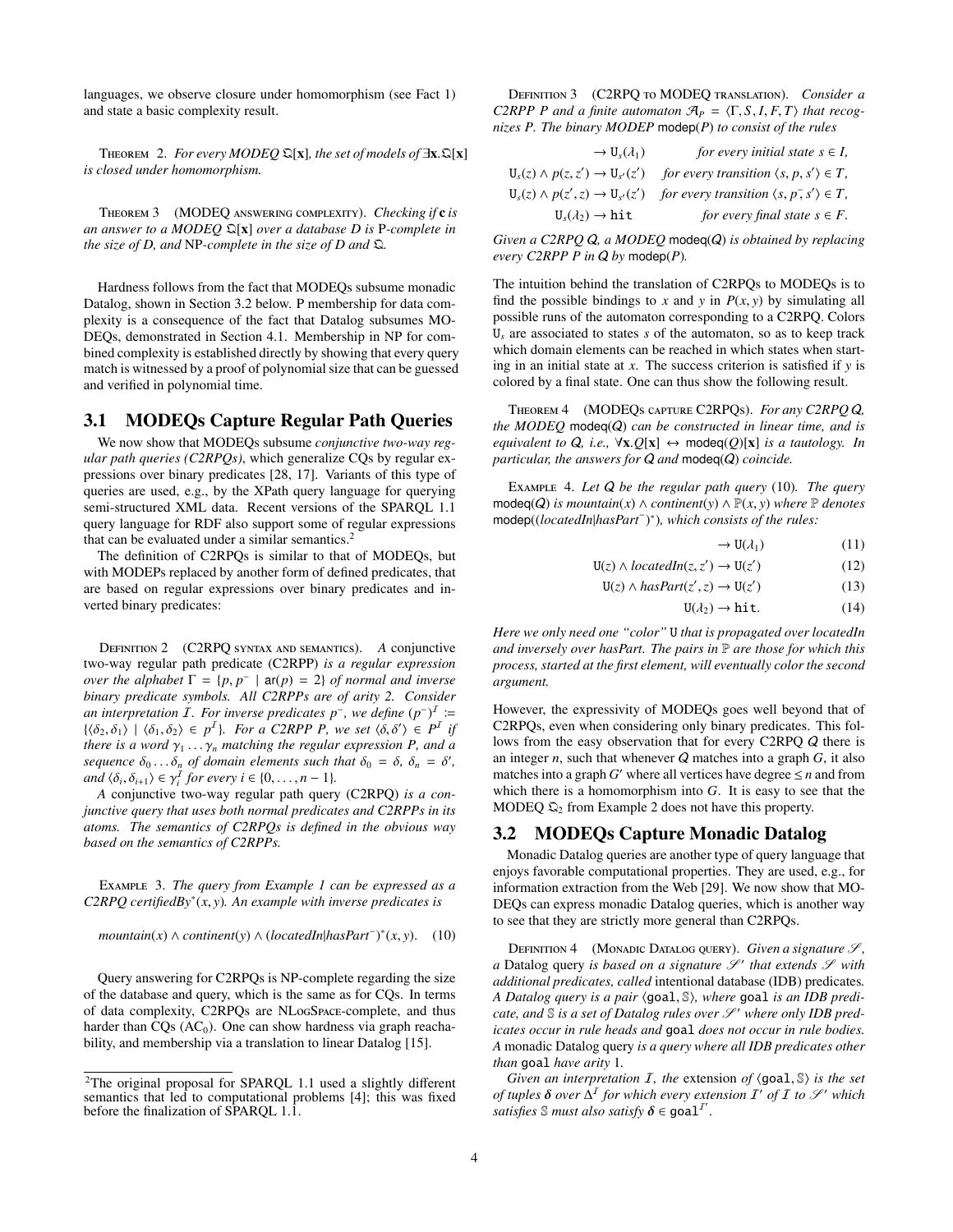Allowing goal in monadic Datalog queries to have arbitrary arity is essentially equivalent to considering a conjunctive query that uses both normal predicates and monadic IDB predicates. This would be closer to our earlier definitions, but less concise to define. In any case, the additional expressivity of non-unary goal predicates does not affect the complexity of the formalism.

DEFINITION 5 (MONADIC DATALOG TO MODEQ TRANSLATION). *Given a monadic Datalog query*  $Q = \{ \text{goal}, \mathbb{S} \}$ *, we let* modeq(*Q*) *denote the MODEQ* P(x) *where* P *is obtained from* S *by*

- *replacing each rule*  $\varphi$ [**x**, **y**]  $\rightarrow$  **goal**(**x**) *by*  $\varphi$ [*λ*, **y**]  $\rightarrow$  **hit**,
- *replacing each IDB predicate, uniformly and injectively, by a predicate* U*<sup>j</sup> .*

<span id="page-4-4"></span>Theorem 5 (MODEQs capture monadic Datalog). *For every monadic Datalog query Q, the MODEQ* modeq(*Q*) *can be constructed in linear time, and is equivalent to Q, i.e.,*  $\forall x.Q[x] \leftrightarrow$ modeq(*Q*)[x] *is a tautology. In particular, the answers for Q and* modeq(*Q*) *coincide.*

From this established correspondence follows that the lower complexity bounds of monadic Datalog carry over and MODEQ answering on databases must thus be P-hard for data complexity and NP-hard for combined complexity [\[29\]](#page-11-23), showing one direction of Theorem [3.](#page-3-4) MODEQs are strictly more expressive than monadic Datalog queries, shown by the fact that even a simple connectedness query like the one discussed in Example [1](#page-2-1) cannot be expressed in monadic Datalog.

We would like to specifically note that, although the rules used in the definitions of MODEPs are in fact monadic Datalog rules, the query evaluation schemes underlying monadic Datalog and MO-DEQs are fundamentally different: while in the case of monadic Datalog, all elements of the extension can be obtained at once by a forward chaining saturation process on the given interpretation (or database), the *flag* & *check* strategy that underlies the semantics definition of MODEPs crucially hinges on each potential extension element being verified in a *separate* saturation process. In Section [4.1,](#page-5-0) we will see that this idea can be captured by Datalog queries, but not by monadic ones.

#### 4. NESTED MODEQS

<span id="page-4-3"></span>Query nesting is the process of using an *n*-ary subquery instead of an *n*-ary predicate symbol within a query, with the obvious semantics. In this section, we use this mechanism to extend MO-DEQs, leading to the more general language of *nested monadically defined queries (NEMODEQs)*. We then show that queries of this type can be expressed in Datalog (Section [4.1\)](#page-5-0) and monadic second-order logic (Section [4.2\)](#page-5-1). These results extend to MODEQs as a special case of NEMODEPs, and help to establish some additional upper bounds for complexity.

It is interesting to ask if nesting of queries actually leads to a new query language or not. A query language is *closed under nesting* if every query with nested subqueries can also be expressed by some non-nested query. Many query languages are trivially closed under nestings since they allow nesting as part of their syntax (e.g, CQs, FOL, MSO, and SO), other languages allow for more or less complex reformulations to eliminate nested queries (e.g., UCQs, Datalog, and monadic Datalog), while others are not closed under nestings (e.g., linear Datalog). We show that MODEQ are not closed under nestings in Example [6](#page-4-0) below. This motivates the fol-Allowing goal in monadic Datalog queries to have arbitrary arity is<br>essentially equivalent to considering a conjunctive query that uses<br>both normal predictates and monalic DBB predictates. This would<br>be shown to dot ratif



<span id="page-4-2"></span>Figure 3: Structure recognized by  $\mathfrak{Q}_3$  in Example [5](#page-4-1)

DEFINITION 6 (NEMODEQ SYNTAX & SEMANTICS). Let  $\mathscr S$  be the *underlying signature. A* nested monadically defined predicate (NE-MODEP) *of degree* 1 *over*  $S$  *is a MODEP over*  $S$ *. Consider a finite set*  $\mathbb{P}_i$  (*i* = 1, ..., *k*) of NEMODEPs of degree  $\leq$  d over  $\mathcal{S}$ . A  $NEMODEP$  of degree  $d + 1$  is a MODEP over a signature  $\mathscr{S}'$  that  $extends$   $\mathscr S$  with additional predicate names  $\mathbb P_i$  that have the same *arity as the respective queries.*

*The semantics of NEMODEPs of degree d* > <sup>1</sup> *is defined as for MODEPs, based on the (recursively defined) semantics of NEMO-DEPs of degree* < *d. A* nested monadically defined query (NEMO-DEQ) *is a conjunctive query that uses both normal predicates and nested monadically defined predicates in its atoms. The semantics of NEMODEQs is defined in the obvious way.*

Note that auxiliary symbols of the form  $\lambda_i$ ,  $U_j$ , and hit do not need to be distinct in different subgress or in queries and their subto be distinct in different subqueries, or in queries and their subqueries. This does not lead to semantic interactions.

<span id="page-4-1"></span>Example 5. *Consider again Example [2,](#page-2-0) and assume that we are now also interested in entities that can certify the security of a communication indirectly, i.e., through a chain of certifications,* as shown in Fig. [3.](#page-4-2) This can be expressed by nesting MODEP  $\mathbb{P}_1$  in  $\mathfrak{Q}_2$ *, leading to a NEMODEQ of degree*  $2 \mathfrak{Q}_3 = \mathbb{P}_3(w)$ *, where*  $\mathbb{P}_3$  *coincides with*  $\mathbb{P}_2$  *except that rule* [\(6\)](#page-2-6) *is replaced by*  $\mathbb{P}_1(x, \lambda_1) \to U_3(x)$ *.* 

However, even if a query is more easily expressed as a NEMO-DEQ, it might still be possible to do so in a MODEQ. The following example shows that this is the case for  $\mathfrak{Q}_3$  above, and presents a query that cannot be expressed by any MODEQ.

<span id="page-4-0"></span>Example 6. Q<sup>3</sup> *of Example [5](#page-4-1) can equivalently be expressed by the MODEQ*  $\mathfrak{Q}_4[w] = \mathbb{P}_4(w)$ *, where*  $\mathbb{P}_4$  *consists of the following rules:*

$$
certifiedBy(x, \lambda_1) \to U_3(x) \tag{15}
$$

U<sub>3</sub>(*y*) ∧ *certifiedBy*(*x*, *y*) → U<sub>3</sub>(*x*) (16)

 $linkedTo(alice, x) \rightarrow U_2(x)$  (17)

 $U_2(x) \wedge U_3(x) \wedge *linkedTo*(*x*, *x*') \rightarrow U_2(x')$ ) (18)

 $U_2(bob) \rightarrow hit$  (19)

*To define a NEMODEQ that cannot be expressed as a MODEQ, we first modify this example to ask for all pairs of persons who are connected by a communication chain that is certified by a single entity, i.e., we query for the possible pairs of alice and bob. Let*  $\mathbb{P}_5$ *be the ternary MODEP that consists of the following rules:*

$$
certifiedBy(x, \lambda_1) \to U_3(x) \tag{20}
$$

$$
U_3(y) \wedge \text{certifiedBy}(x, y) \rightarrow U_3(x) \tag{21}
$$

- $linkedTo(\lambda_2, x) \rightarrow U_2(x)$  (22)
- $U_2(x) \wedge U_3(x) \wedge linkedTo(x, x') \rightarrow U_2(x')$ ) (23)
	- $U_2(\lambda_3) \rightarrow hit$  (24)

*We now form a NEMODEQ that asks for all pairs of persons who can communicate through a chain of such secure channels that goes*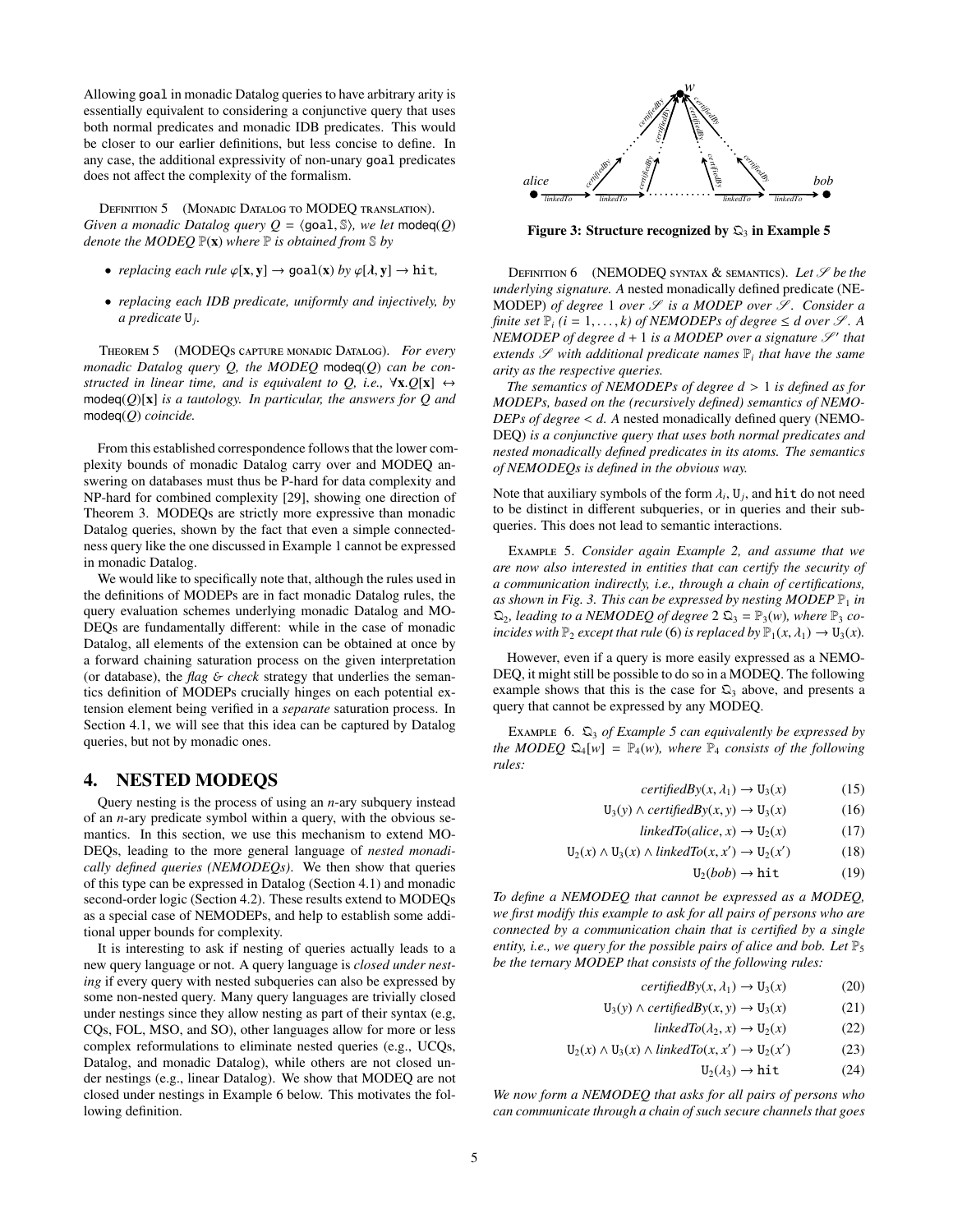

<span id="page-5-2"></span>Figure 4: Structure recognized by  $\mathfrak{Q}_4$  in Example [6](#page-4-0)

*via multiple people. Moreover, we require that all of these people are "friends," that is, trustworthy in the context of the application.* Let  $\mathbb{P}_6$  *be the binary NEMODEP with the following rules:* 

$$
\rightarrow U_1(\lambda_1) \tag{25}
$$

 $U_1(y) \wedge \mathbb{P}_5(x, y, z) \wedge friend(z) \rightarrow U_1(z)$  (26)<br>  $U_1(y) \wedge \mathbb{P}_5(x, y, \lambda_2) \rightarrow hit$  (27)

 $U_1(y) \wedge P_5(x, y, \lambda_2) \rightarrow hit$ 

*The NEMODEQ*  $\mathfrak{Q}_4 = \mathbb{P}_6(v, w)$  *(see Fig. [4\)](#page-5-2) cannot be expressed as a MODEQ. To show this, one assumes the existence of such a MO-DEQ and constructs a database where it must accept a match that is not accepted by* Q4*. A formal proof is given in Proposition [21](#page-12-0) in the Appendix.*

# <span id="page-5-0"></span>4.1 Expressing NEMODEQs in Datalog

We now show that NEMODEQs of arbitrary degree can be expressed as Datalog queries. To this end, the auxiliary predicates have to be "contextualized," which increases their arity. Hence the translation does usually not lead to monadic Datalog queries.

<span id="page-5-3"></span>Definition 7 (NEMODEQ to Datalog translation). *Given a MODEP* P *of arity m, the set* datalog(P) *of Datalog rules over an extended signature contains, for each rule in* P*, a new rule obtained by replacing*

- *each constant*  $\lambda_i$  *with a variable*  $x_{\lambda_i}$ *,*
- *each atom*  $U_i(z)$  *with the atom*  $\hat{U}_i(z, x_{\lambda_1}, \dots, x_{\lambda_m})$  *where*  $\hat{U}_i$  *is a fresh predicate of arity*  $m + 1$ *a fresh predicate of arity m* + 1*,*
- *each atom* hit *with the atom*  $p_{\mathbb{P}}(x_{\lambda_1},...,x_{\lambda_m})$  *where*  $p_{\mathbb{P}}$  *is a*<br>*fresh predicate symbol of arity m fresh predicate symbol of arity m.*

*For a NEMODEP*  $\mathbb P$  *of degree d* > 1, *let*  $\mathbb P'$  *be the MODEP obtained* by *replacing each direct sub-NEMODEP*  $\mathbb O$  *of*  $\mathbb P$  with the predicate *by replacing each direct sub-NEMODEP* Q *of* P *with the predicate p*Q*. The Datalog translation of* P *is recursively defined as:*

 $\text{datalog}(\mathbb{P}) := \text{datalog}(\mathbb{P}') \cup \bigcup_{\mathbb{Q} \text{ a direct sub-NEMODE}} \text{optp} \text{datalog}(\mathbb{Q}).$ 

*For a NEMODEQ*  $\mathfrak{Q}[\mathbf{x}] = \exists \mathbf{y} . \varphi[\mathbf{x}, \mathbf{y}]$ *, the translation* datalog $(\mathfrak{Q})$  *is defined as* datalog({ $\varphi$ [ $\lambda$ ,  $y$ ]  $\rightarrow$  hit}), where the predicate used to *replace* **hit** *will be denoted by*  $p_{\mathcal{Q}}$ *.* 

Note that the predicates  $\hat{U}_i$  must be globally fresh, even if multiple subqueries use the same  $U_i$ . The rules in datalog( $\Omega$ ) might be unsafe, i.e., they may contain universally quantified variables in the head that do not occur in the body. This is no problem with the logical semantics we consider.

<span id="page-5-5"></span>Theorem 6 (Datalog expressibility of NEMODEQs). *For every NEMODEQ* Q*,* datalog(Q) *can be constructed in linear time. Moreover*  $\mathbb{Q}[\mathbf{x}]$  *and*  $\langle p_{\mathbb{Q}}, \text{datalog}(\mathbb{Q}) \rangle$  *are equivalent. In particular, the answers for*  $\mathfrak{D}[x]$  *and*  $\langle p_{\mathfrak{D}}$ , datalog( $\mathfrak{D}$ )) *coincide.* 

Example 7. *The Datalog translation for the MODEQ* Q<sup>3</sup> *from Example [5](#page-4-1) is as follows:*

| datalog( $\mathfrak{Q}_3$ )                                                                                                         |
|-------------------------------------------------------------------------------------------------------------------------------------|
| datalog( $\mathbb{P}_3$ )                                                                                                           |
| datalog( $\mathbb{P}_1$ )                                                                                                           |
| certifiedBy( $x_{\lambda_1}, y$ ) $\rightarrow \hat{U}_1(y, x_{\lambda_1}, x_{\lambda_2})$                                          |
| $\hat{U}_1(y, x_{\lambda_1}, x_{\lambda_2}) \wedge \text{certifiedBy}(y, z) \rightarrow \hat{U}_1(z, x_{\lambda_1}, x_{\lambda_2})$ |
| $\hat{U}_1(x_{\lambda_2},x_{\lambda_1},x_{\lambda_2}) \rightarrow p_{\mathbb{P}_1}(x_{\lambda_1},x_{\lambda_2})$                    |
| $p_{\mathbb{P}_1}(x, x_{\lambda_1}) \rightarrow \hat{U}_3(x, x_{\lambda_1})$                                                        |
| linkedTo(alice, x) $\rightarrow \hat{U}_2(x, x_{\lambda_1})$                                                                        |
| $\hat{U}_2(x, x_{\lambda_1}) \wedge \hat{U}_3(x, x_{\lambda_1}) \wedge linkedTo(x, x') \rightarrow \hat{U}_2(x', x_{\lambda_1})$    |
| $\hat{U}_2(bob, x_{\lambda_1}) \rightarrow p_{\mathbb{P}_3}(x_{\lambda_1})$                                                         |
| $p_{\mathbb{P}_2}(x_{\lambda_1}) \to p_{\mathbb{Q}_3}(x_{\lambda_1})$                                                               |

Using backward-chaining, the goal  $p_\text{Q}(x)$  can be expanded under the rules datalog $(\Omega)$  to obtain a (possibly infinite) set of CQs that do not contain auxiliary predicates  $p_{\mathcal{Q}}$ . Thus  $\mathfrak{Q}$  can be considered as a union of (possibly infinitely many) conjunctive queries – an observation that will be useful in Section [5](#page-6-0) below.

The linear translation of NEMODEQs (and thus also MODEQs) to Datalog leads to various results. First, NEMODEQs inherit Datalog's polynomial time upper bound for data complexity of query answering [\[24\]](#page-11-4). From the results of Section [3.2](#page-3-1) we conclude that this bound is tight. Second, we find that the models of NEMO-DEQs are closed under homomorphisms, since Datalog has this property. Again, this shows that query entailment coincides with model checking (Fact [1\)](#page-2-5).

<span id="page-5-4"></span>Theorem 7. *For any NEMODEQ* Q[x]*, the set of models of* <sup>∃</sup>x.<sup>Q</sup> *is closed under homomorphisms.*

# <span id="page-5-1"></span>4.2 Expressing NEMODEQs in MSO Logic

In this section, we show that NEMODEQs can also be expressed in *monadic second-order logic (MSO)*, the extension of first-order logic with *set variables*, used like predicates of arity 1. To distinguish them from object variables  $x, y, z$ , we denote set variables by the uppercase letter *U*, possibly with subscripts, hinting at their close relation to the unary coloring predicates U. We adhere to the standard semantics of MSO that we will not repeat here.

To simplify the presentation of the next definition, we henceforth assume that every variable *x*, constant  $\lambda_i$ , or monadic predicate  $U_j$ <br>is used in at most one (sub-)predicate  $\mathbb{P}$  of any NEMODEO or NE is used in at most one (sub-)predicate P of any NEMODEQ or NE-MODEP we consider. This can always be achieved by a suitable renaming of variables and predicates.

Definition 8 (NEMODEQ to MSO translation). *Consider a MODEP*  $\mathbb{P}$  *or arity m with auxiliary unary predicates*  $U_1, \ldots, U_k$ , *Given a list of terms*  $\mathbf{t} = (t_1, \ldots, t_k)$ , we define an MSO formula *Given a list of terms*  $\mathbf{t} = \langle t_1, \ldots, t_m \rangle$ , we define an MSO formula

$$
\mathsf{mso}(\mathbb{P}(\mathbf{t})) \coloneqq \forall U_1, \dots, U_k. \neg \bigwedge_{\rho \in \mathbb{P}} \mathsf{mso}(\rho, \mathbf{t})
$$

*where* mso(ρ, <sup>t</sup>) *is the rule obtained from rule* ρ *by replacing each occurrence of a constant*  $\lambda_i$  *by*  $t_i$ , each occurrence of **hit** *by* ⊥ *(the* falsity atom), and each occurrence of a unary predicate U. by a set *falsity atom), and each occurrence of a unary predicate* U*<sup>i</sup> by a set variable U<sup>i</sup> . We extend* mso *to NEMODEPs of higher degree by applying it recursively to NEMODEP atoms. For a NEMODEQ* Q*, we obtain* mso(Q) *by replacing every NEMODEP atom* P(t) *in* Q  $by$  mso( $\mathbb{P}(\mathbf{t})$ ).

By replacing hit with ⊥, the derivation of a query match becomes the derivation of an inconsistency. The formula  $\text{mso}(\mathbb{P}(\mathbf{t}))$  evaluates to true if this occurs for all possible interpretations of the predicates  $U_j$ , expressed here by universal quantification over the set variables *U<sub>j</sub>*. The interpretation of **t** corresponds to the flagged tuple  $\lambda$  that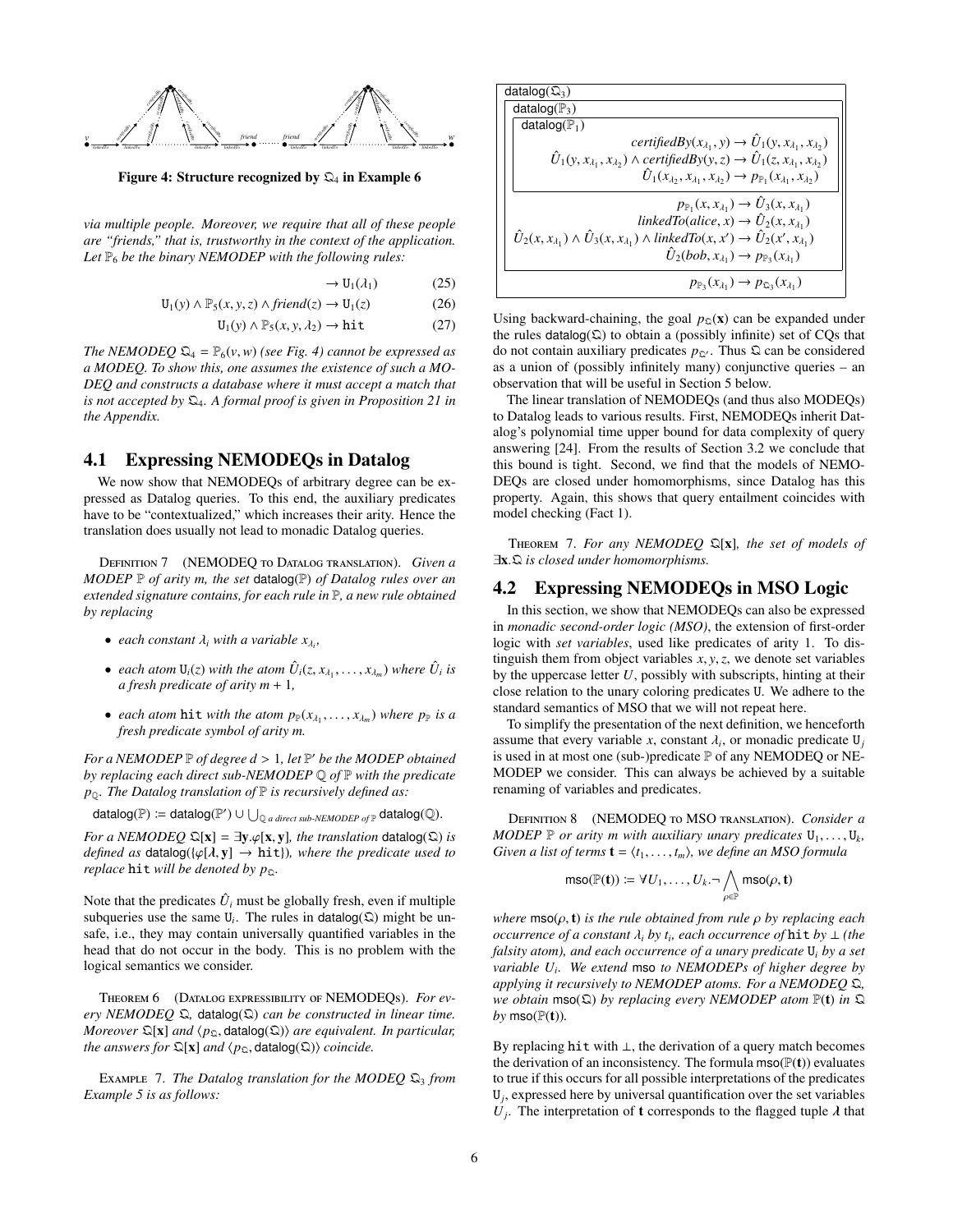is to be checked. It is thus easy to see that the translation captures the semantic conditions of Definitions [1](#page-2-7) and [6.](#page-4-3)

<span id="page-6-3"></span>Theorem 8 (MSO expressibility of NEMODEQs). *For every NEMODEQ* Q[x]*,* mso(Q[x]) *can be constructed in linear time and is equivalent to* Q[x]*.*

EXAMPLE 8. *For the NEMODEQ*  $\mathfrak{Q}_3$  *from Example* [5,](#page-4-1) mso $(\mathfrak{Q}_3)$ *is the following MSO formula with free variable w*

$$
\forall U_2, U_3.\neg\n\begin{pmatrix}\n\forall y. (certBy(v,y) \rightarrow U_1(y)) \\
\forall U_2, U_3.\neg\n\end{pmatrix}\n\rightarrow U_1 \neg\n\begin{pmatrix}\n\forall y. (certBy(v,z) \rightarrow U_1(z)) \\
\land & (U_1(w) \rightarrow \bot)\n\end{pmatrix}\n\rightarrow U_3(x)\n\begin{pmatrix}\n\forall x. (linkedTo(alice, x) \rightarrow U_2(x) \\
\land & \forall x. x'. (U_2(x) \land U_3(x) \land linkedTo(x, x') \rightarrow U_2(x')) \\
\land & (U_2(bob) \rightarrow \bot)\n\end{pmatrix}
$$

*where we use certBy to abbreviate certifiedBy. The framed subformula is*  $\text{mso}(\mathbb{P}_1(\nu, w))$ *.* 

Expressibility of NEMODEQs (and thus also MODEQs) in MSO is a useful feature, which we will further exploit below. For the moment, we just note the direct consequence that the PSpace combined complexity of model checking in MSO directly gives us PSpacemembership of query answering for NEMODEQs and MODEQs.

The following theorem closes the open gaps w.r.t. the combined complexities of query answering by showing PSpace hardness for NEMODEQs by a reduction from the validity problem of quantified Boolean formulae and NP membership for MODEQs by showing that every query match gives rise to a proof the correctness of which can be checked in polynomial time.

Theorem 9 (NEMODEQ answering complexity). *Checking if* c *is an answer to a NEMODEQ* Q[x] *over a database D is* P*complete in the size of D, and* PSpace*-complete in the size of D and* Q*.*

Figure [1](#page-1-0) gives an overview of the relationships established so far, regarding both expressivity and complexity. MODEQs feature the same complexities as monadic Datalog, while providing a significant extension of expressivity. The step to NEMODEQs leads to increased combined complexity. Nevertheless, combined complexity is still lower than for Datalog and data complexity is still lower than for MSO. Moreover, in the next sections, we will show that NEMO-DEQs (and MODEQs) are also more well-behaved than these two when it comes to subsumption checking or interaction with rule sets that give rise to infinite structures.

# <span id="page-6-0"></span>5. DECIDING NEMODEQ SUBSUMPTION

Checking query subsumption is an essential task in database management, facilitating query optimization, information integration and exchange, and database integrity checking. The *subsumption* or *containment problem* of two queries  $\mathcal{P}$  and  $\mathcal{Q}$  is the question whether the answers of  $\Omega$  are contained in the answers of  $\mathfrak P$  for any underlying database or rule set. Formally, this is the case if the formula  $\forall x. \mathbb{Q}[x] \rightarrow \mathcal{P}[x]$  is valid. In this section, we show that this problem is decidable for NEMODEQs.

An important tool for obtaining this result is the following notion of *treewidth* of an interpretation.

DEFINITION 9 (TREE DECOMPOSITION, TREEWIDTH). *Given an interpretation* I*, a* tree decomposition *of* I *is an undirected tree where each node n is associated with a set*  $ν$ (*n*) ⊆  $Δ<sup>T</sup>$  *of domain elements* such that: *such that:*

- *for every tuple*  $\langle \delta_1, \ldots, \delta_m \rangle \in p^I$  *for some predicate p, there*<br>*is a node n with*  $\delta_i = \delta_i \in v(n)$ . *is a node n with*  $\delta_1, \ldots, \delta_m \in \nu(n)$ *;*
- *for every*  $\delta \in \Delta^I$ , *the set of nodes*  $\{n \mid \delta \in v(n)\}$  *is connected.*

*The* width *of a tree decomposition is the maximal cardinality of a set* ν(*n*)*. The* treewidth *of* <sup>I</sup> *is the smallest width of any of its tree decompositions.*

We will make use of the following powerful and generic decidability result, implicit in the works of Courcelle [\[21,](#page-11-24) [23\]](#page-11-25).

<span id="page-6-1"></span>Theorem 10 (Courcelle: MSO decidable over bounded tw). *Satisfiability of monadic second-order logic on countable interpretations of bounded treewidth is decidable.*

An early version of this result has been shown in [\[21\]](#page-11-24) for a slightly different notion of *width*. A modern account of the relevant proof techniques that uses our above notion of treewidth is given in [\[23\]](#page-11-25) for the case of finite graphs. Formulating the proof of [\[21\]](#page-11-24) in these terms, one can show Theorem [10](#page-6-1) [\[22\]](#page-11-26). We omit the details of this extensive argumentation which is well beyond the scope of the present work.

A set of Datalog rules can be viewed as a (possibly infinite) collection of conjunctive queries that are obtained by expanding rules by repeated backward-chaining. The following definition endows expansions with a useful tree structure.

Definition 10 (Expansion). *Let* Σ *be a set of Datalog rules with at most one atom in the head. An* expansion tree *is a tree structure where each node is labeled with an atom. Every rule*  $\rho \in \Sigma$  *is associated with an expansion tree T*(ρ)*: The root of T*(ρ) *is labeled with the head atom of* ρ*. For each body atom A of* ρ*, the root of T*(ρ) *has a direct child node with label A.*

*Let*  $\kappa$  *be an atom. The set*  $T(\Sigma, \kappa)$  *of* expansion trees for  $\Sigma$  and  $\kappa$ *is defined inductively:*

- *1. The tree that consists of a single node labeled with* κ *is in*  $T(\Sigma, \kappa)$ .
- *2. Let*  $T \in T(\Sigma, \kappa)$  *with l a leaf node of*  $T$  *labeled p*(**t**) *and let*  $\rho = \forall \mathbf{x} . \varphi \rightarrow p(\mathbf{t}')$  *be a variant of a rule in*  $\Sigma$  *where all wariables have been renamed to be distinct from variables variables have been renamed to be distinct from variables in T. If*  $\theta$  *is the most general unifier of p*(**t**) *and p*(**t**')*, then an expansion tree T' is obtained from T by replacing l with an expansion tree T*<sup>0</sup> *is obtained from T by replacing l with <sup>T</sup>*(ρ)*, and by applying the unifier* θ *to all node labels.*

*<sup>A</sup>* partial expansion *of* <sup>Σ</sup> *and* κ *is the conjunction of all leaf labels of some expansion tree of* <sup>Σ</sup> *and* κ*. An* expansion *is a partial expansion that does not contain head predicates of* Σ*. An expansion of a NE-MODEQ* Q *is an expansion of* datalog(Q) *of Definition [7](#page-5-3) with atom*  $\kappa = p_{\Omega}$ .

It is well known that a set of Datalog rules is equivalent to the (possibly infinite) disjunction of its partial expansions, i.e., that an atom  $p(c)$  follows from a database *D* and rules  $\Sigma$  if and only if there is an expansion  $\varphi$ [**x**, **y**] for  $\Sigma$  and  $p(x)$  such that the query <sup>∃</sup>y.ϕ[c/x, <sup>y</sup>] matches *<sup>D</sup>*.

Every expansion  $\varphi[x]$  with variables x can naturally be associated with an interpretation structure  $\mathcal{I}(\varphi)$ : its domain  $\Delta^{\mathcal{I}(\varphi)}$  is  $\mathbf{x} \cup \mathbf{C}$ ,<br>for each constant  $c \in \mathbf{C}$  we set  $c^{\mathcal{I}(\varphi)} = c$  and we have  $\mathbf{t} \in n^{\mathcal{I}(\varphi)}$ for each constant  $c \in \mathbb{C}$  we set  $c^{I(\varphi)} := c$ , and we have  $\mathbf{t} \in p^{I(\varphi)}$ exactly if  $p(t)$  occurs in  $\varphi$ . The treewidth of  $\mathcal{I}(\varphi)$  is bounded by the sum  $|C| + n_v$  of the number  $|C|$  of constant symbols and the maximal number  $n_v$  of variables in individual rules of  $\Sigma$ <sup>[3](#page-6-2)</sup>. Indeed, the expansion tree can be turned into a tree decomposition by associating

<span id="page-6-2"></span><sup>3</sup>A similar observation has been made by Afrati et al. [\[2\]](#page-11-27).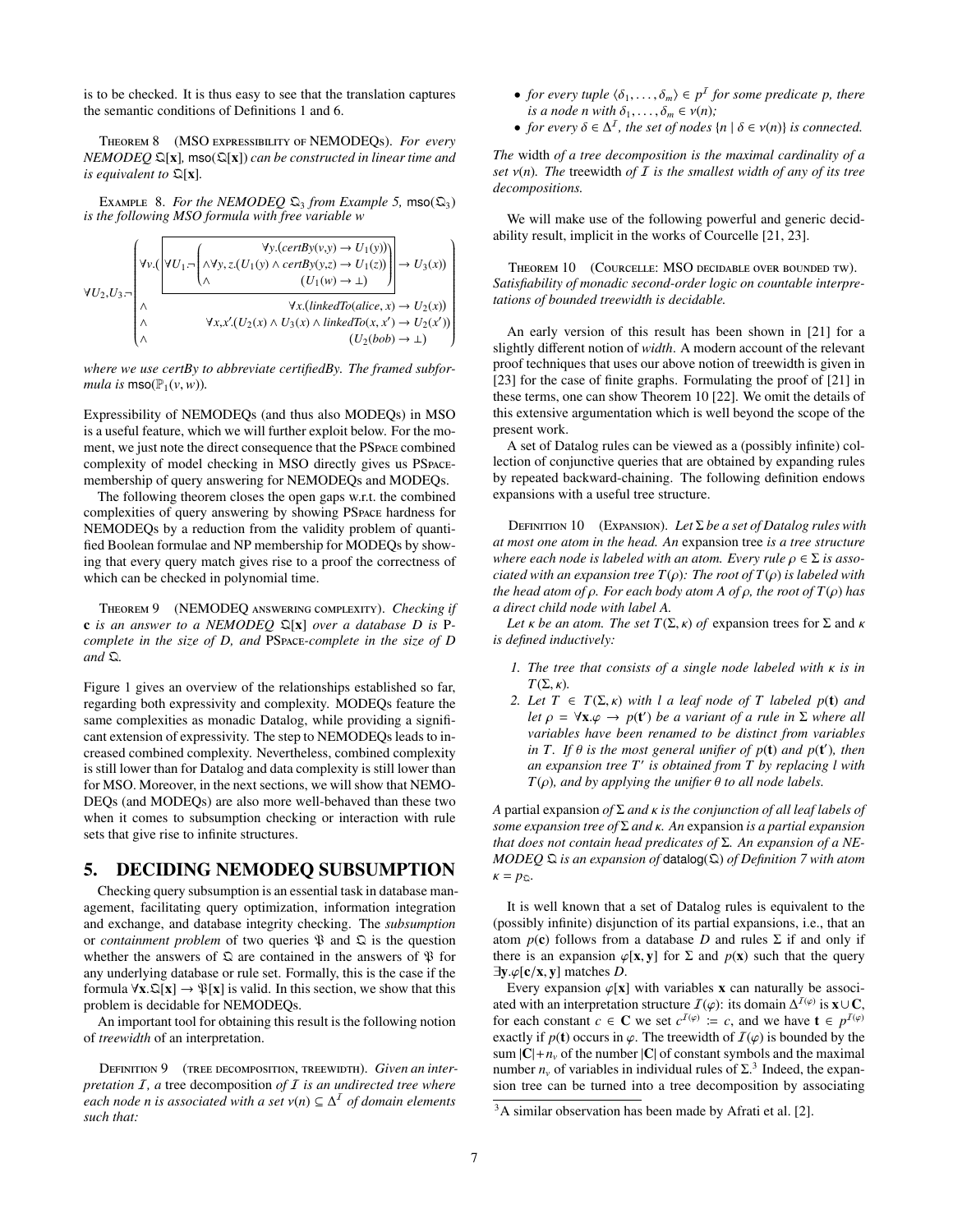each node *n* with the set of all constant symbols and the variables that occur in the labels of *n* or any of its direct children. It is easy to verify that this is a tree decomposition. We use  $\text{tw}(\Sigma, \kappa) := |\mathbf{C}| + n_v$ to denote the uniform treewidth bound that is thus obtained for expansions of Σ and  $κ$ .

This finding can be exploited to show decidability of NEMO-DEQ subsumption, as it ensures that whenever a non-subsumption witness exists (i.e., a database *D* with  $D \models \mathcal{Q}$  but  $D \not\models \mathcal{P}$ ), there is also one with treewidth tw(datalog( $\Omega$ ),  $p_{\Omega}$ ). Hence, the existence of such a witness is decidable thanks to Theorem [10,](#page-6-1) since by Theorem [8](#page-6-3) the non-subsumption property can be cast into the MSO formula  $\exists$ **x**.(mso( $\mathcal{Q}[x]$ ) ∧ ¬mso( $\mathcal{P}[x]$ )). Thus we obtain the desired decidability result.

Theorem 11 (Decidability of NEMODEQ subsumption). *The query subsumption problem for NEMODEQs is decidable.*

The complexity of NEMODEQ subsumption remains to be determined. An obvious lower bound is the recently shown 2ExpTime hardness of subsumption for monadic Datalog queries [\[9\]](#page-11-28).

#### <span id="page-7-1"></span>6. QUERING UNDER DEPENDENCIES

Dependencies play an important role in many database applications, be it to formulate constraints, to specify views for data integration, or to define relationships in data exchange. Dependencies can be viewed as logical implications, like the TGDs introduced in Section [2,](#page-1-1) and one is generally interested in answering queries w.r.t. to their logical entailments. Universal models (Section [2\)](#page-1-1) can be viewed as solutions to data exchange problems or as minimal ways of repairing constraint violations over a database. Querying under dependencies thus corresponds to finding *certain answers*, as is common, e.g., in data integration scenarios.

<span id="page-7-0"></span>Example 9. *Consider the following set of TGDs:*

 $hasAuthor(x, y) \rightarrow publication(x)$  $cites(x, y) \rightarrow publication(x) \land publication(y)$  $publication(x) \rightarrow \exists y. hasAuthor(x, y)$ 

*For a database* {*hasAuthor*(*a*, *<sup>c</sup>*), *cites*(*a*, *<sup>b</sup>*)}*, the conjunctive query*  $\exists z. (hasAuthor(x, z))$  has  $x \mapsto a$  as its only answer. When taking the *above dependencies into account, the certain answers additionally contain*  $x \mapsto b$ .

The extension of TGDs with equality is known as *embedded dependencies*, a special case of which are *equality-generating dependencies* [\[1\]](#page-10-0). We will not focus on equality here, and state most of our results for TGDs.

The problem of computing CQ answers under TGDs is undecidable in general [\[18,](#page-11-29) [8\]](#page-11-30). A practical approach for computing certain answers is to compute a finite universal model, if possible. All combinations of TGDs and databases have universal models, but it is undecidable whether any such model is finite; the *core chase* is a known semi-decision procedure that computes a finite universal model whenever it exists [\[25\]](#page-11-12). Many other variants of the chase have been proposed to compute (finite) universal models in certain cases.

One can compute certain answers under TGDs even in cases where no finite universal model exists, as long as there is a universal model that is sufficiently "regular" to allow for a finite representation. The following property captures one of the most general known criteria for decidability of query answering under TGDs.

Definition 11 (Bounded treewidth set). *A rule set* Σ *is called* bounded treewidth set (bts) *if for every database D, there is a universal model*  $I(D \cup \Sigma)$  *of bounded treewidth.* 

Note that the treewidth bound in each case depends on Σ and *D*. Recognizing whether a rule set has this property is undecidable in general [\[6\]](#page-11-19), but a plethora of sufficient criteria ensuring this property have been identified. Every finite model has an obvious bound on its treewidth – its size – so all TGD sets that guarantee the existence of a finite universal model are in bts. This is trivially fulfilled for TGDs without existential quantifiers, called *full dependencies* or Datalog rules [\[1\]](#page-10-0). More elaborate conditions are various notions of *acyclicity* that are based on analysing the interaction of TGDs [\[26,](#page-11-13) [27,](#page-11-14) [39,](#page-11-31) [40,](#page-11-15) [6,](#page-11-19) [36\]](#page-11-17).

Cases where  $I(D \cup \Sigma)$  may be infinite but treewidth-bounded are also manifold. A basic case are *guarded TGDs*, inspired by the guarded fragment of first-order logic [\[3\]](#page-11-32). These have been generalized to *weakly guarded TGDs* [\[11\]](#page-11-18) and *frontier-guarded rules* [\[6\]](#page-11-19), both of which are subsumed by *weakly frontier-guarded TGDs* [\[6\]](#page-11-19). The most expressive currently known bts fragments are *greedy bts TGDs* [\[7\]](#page-11-20) and *glut-guarded TGDs* [\[36\]](#page-11-17).

Another type of dependencies comes from the area of *Description Logics* (DLs). Originally conceived as ontology languages, DLs have also been applied to express database constraints [\[16\]](#page-11-33). DLs use a different syntax, but share a similar first-order semantics that makes them compatible with TGDs. Most DLs considered in database applications are structurally close to Horn-style rule formalisms (and allow for universal models), and can thus be recast into a rule-based representation [\[12\]](#page-11-34).

Example 10. *The set of TGDs in Example [9](#page-7-0) can equivalently be expressed by the DL-Lite ontology*

| $\exists$ hasAuthor $\sqsubseteq$ publication |                                           |
|-----------------------------------------------|-------------------------------------------|
|                                               | $\exists cites \sqsubseteq publication$   |
|                                               | $\exists cites^- \sqsubseteq publication$ |
|                                               | publication $\subseteq$ 3hasAuthor.       |
|                                               |                                           |

While many DLs enjoy tree-model properties, there are also many expressive DLs that are not bounded treewidth sets in our sense. In particular, this applies to DLs that support transitivity or generalizations thereof [\[37,](#page-11-35) [42\]](#page-11-36).

As mentioned before, the entailment problem  $D, \Sigma \models Q$  is known to be decidable if  $\Sigma$  is bts and  $Q$  is a conjunctive query. Our main result of this section is that this extends to NEMODEQs.

<span id="page-7-2"></span>Theorem 12 (NEMODEQ answering under bts). *Let D be a database and let* Σ *be a set of rules for which the treewidth of* I(*D*∪ Σ) *is bounded. Let* Q[x] *be a NEMODEQ.*

- *I.*  $D \cup \Sigma$   $\models \mathfrak{Q}[\mathbf{c}/\mathbf{x}]$  *if and only if*  $D \cup \Sigma \cup \{\neg \mathfrak{Q}[\mathbf{c}/\mathbf{x}]\}$  *has no countable model with bounded treewidth.*
- *2. The problem*  $D \cup \Sigma \models \mathbb{Q}[\mathbf{c}/\mathbf{x}]$  *is decidable.*

The proof of this theorem exploits universality of  $I(D \cup \Sigma)$  and preservation of NEMODEQ matches under homomorphisms (Theorem [7\)](#page-5-4). The second claim follows from the first by applying Theorem [10](#page-6-1) and the observation that the MSO theory  $D \cup \Sigma \cup$ {¬mso(Q[c/x])} is equivalent to *<sup>D</sup>* <sup>∪</sup>Σ∪ {¬Q[c/x]} by Theorem [8.](#page-6-3)

# 7. MODEQ REWRITABILITY

*Query rewriting* is an important technique for answering queries under dependencies, and the main alternative to the chase. The general idea is to find "substitute queries" that can be evaluated directly over the database, without taking TGDs into account, and yet deliver the same answer. In this section, we extend this approach to MODEQs and NEMODEQs, and we establish some basic cases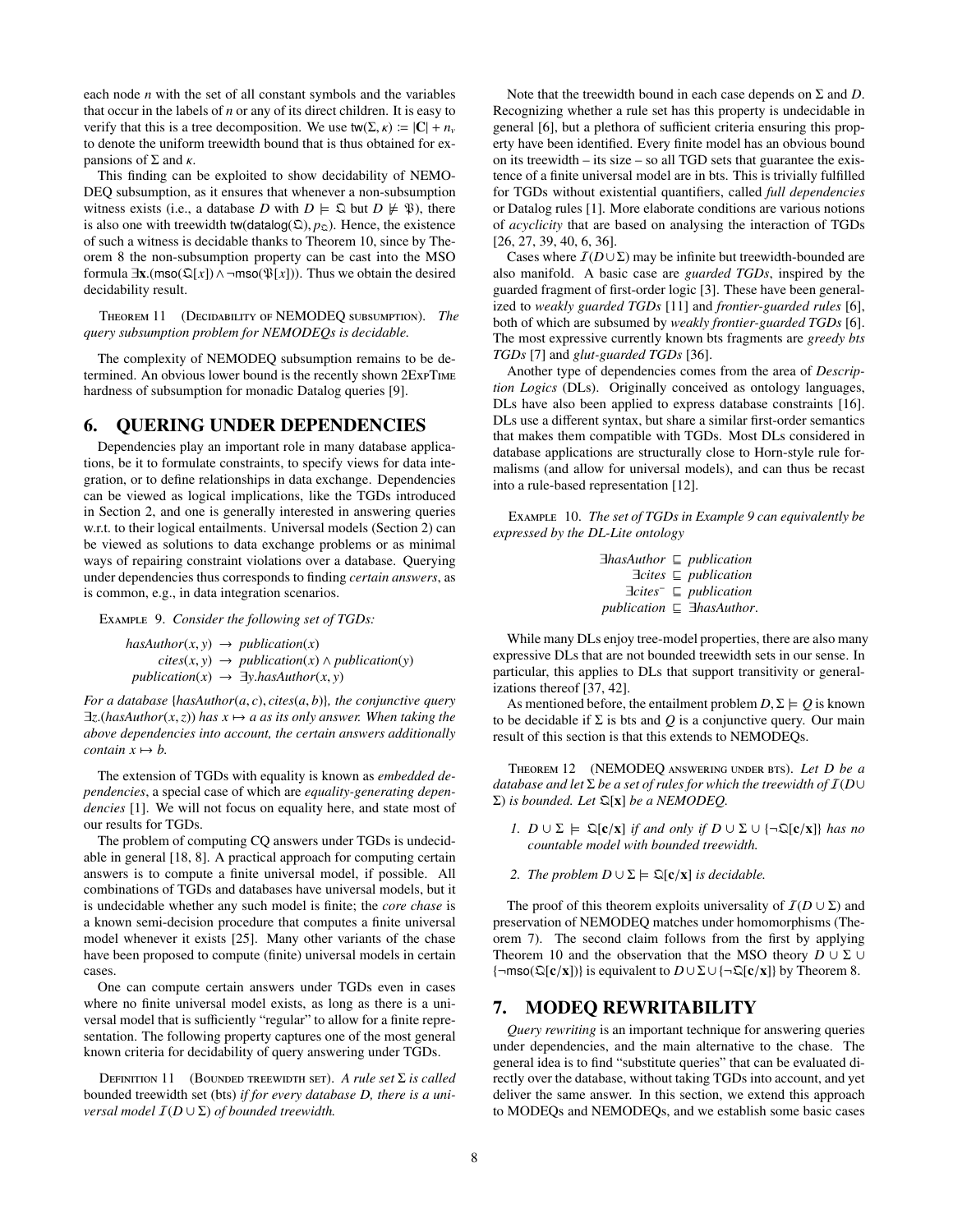where Datalog queries can be rewritten to MODEQs, which we will extend further in Section [8](#page-9-0) below.

The most common case that is usually considered is *first-order rewritability*, where a conjunctive query and a set of TGDs is rewritten into a first-order query – typically a union of conjunctive queries [\[1\]](#page-10-0). Importantly, the rewriting does not depend on the underlying database but only on the inital query and TGDs.

Example 11. *Given the rule set from Example [9](#page-7-0) and the conjunctive query* <sup>∃</sup>*v*,*w*.(*hasAuthor*(*v*,*w*))*, an appropriate first-order rewriting is*

#### <sup>∃</sup>*v*,*w*.(*hasAuthor*(*v*,*w*)) ∨ ∃*v*,*w*.(*cites*(*v*,*w*)) ∨ ∃*v*.(*publication*(*v*)).

First-order rewritability is a desirable property since there are very efficient implementations for evaluating first-order queries (that is, SQL) over databases. First-order rewritable sets of TGDs have also called *finite unification sets* [\[6\]](#page-11-19). It is undecidable in general whether a set of TGDs belongs to this class, but an iterative backward chaining algorithm can be defined that terminates on FO-rewritable rule sets and provides the rewritten FO formula [\[6\]](#page-11-19). Moreover, a significant body of research has unveiled a variety of sufficient syntactically checkable criteria for FO-rewritability. Among the known FO-rewritable TGD fragments are *atomic-hypothesis rules* and *domain restricted rules* [\[6\]](#page-11-19), *linear Datalog*+/*–* [\[12\]](#page-11-34), as well as *sticky sets of TGDs* and *sticky-join sets of TGDs* [\[13,](#page-11-37) [14\]](#page-11-38). More recently these criteria have been found to be subsumed by an efficiently checkable condition that gives rise to the class of *weakly recursive TGDs* [\[20\]](#page-11-39). Important first-order rewritable description logics include the DL-Lite family of logics [\[16\]](#page-11-33). However, many practically useful TGDs can still not be expressed as first-order queries.

<span id="page-8-0"></span>Example 12. *First-order logic cannot express transitive closure, so there cannot be a first-order rewriting for the conjunctive query*  $\exists v, w.s(v) \land r(v, w) \land s(w)$  *under the TGD*  $r(x, y) \land r(y, z) \rightarrow r(x, z)$ *.* 

This motivates the consideration of more expressive query languages in query rewriting.

Example 13. *The TGD and query of Example [12](#page-8-0) can be rewritten as a Datalog query*

$$
r(x, y) \to r_{\text{IDB}}(x, y) \tag{28}
$$

$$
r_{\text{IDB}}(x, y) \land r_{\text{IDB}}(y, z) \to r_{\text{IDB}}(x, z)
$$
 (29)

$$
s(v) \wedge r_{\text{IDB}}(v, w) \wedge s(w) \to \text{goal},\tag{30}
$$

*but also as a conjunctive regular path query*

$$
\exists v, w.s(v) \wedge r^*(v, w) \wedge s(w).
$$

Arguably, rewriting CQs under TGDs into Datalog queries is of limited interest only, since the evaluation of Datalog queries remains complex. The fact that subsumption of Datalog queries is undecidable also indicates that it is intrinsically difficult to find out if such a query captures a set of TGDs. The use of C2RPQs is therefore more interesting. Yet, to the best of our knowledge, rewriting of conjunctive queries into C2RPQs has been addressed only very implicitly by now [\[42\]](#page-11-36). Moreover, as discussed in Section [3.1,](#page-3-0) C2RPQs are still rather constrained: besides further structural restrictions, they only allow for recursion over binary predicates. In the following, we therefore consider query rewritability under MO-DEQs and NEMODEQs, which can be defined as follows:

<span id="page-8-1"></span>Definition 12 (NEMODEQ rewritability). *Consider a set* Σ *of TGDs and a conjunctive query Q*[x]*. A (NE)MODEQ* <sup>Q</sup>*<sup>Q</sup>*,<sup>Σ</sup> *is a* rewriting *of Q under* Σ *if, for all databases D and potential query answers* **c**, we have  $D \cup \Sigma \models Q[c/x]$  *iff*  $D \models \mathfrak{Q}_{Q,\Sigma}[c/x]$ *. The set* Σ *is called* (NE)MODEQ-rewritable *if every conjunctive query Q admits a (NE)MODEQ rewriting for* Σ *and Q.*

Rewritability of conjunctive queries entails rewritability of MO-DEQs, i.e., the conditions of Definition [12](#page-8-1) hold even when considering MODEQs instead of CQs. Indeed, CQs that occur in rule bodies in a MODEQ can generally be replaced using a MODEQ for the respective CQ, provided that the existentially quantified variables in the CQ are not used anywhere else in the rule body:

<span id="page-8-3"></span>Lemma 13 (Replacement Lemma). *Consider a set* Σ *of TGDs, a conjunctive query Q* =  $\exists y.\psi[x, y]$ *, and a NEMODEQ*  $\Omega[x]$  *that is a rewriting for* Σ *and Q. Then Q and* Q *are equivalent in all models*  $of \Sigma$ *, i.e.,*  $\Sigma \models \forall \mathbf{x} . Q[\mathbf{x}] \leftrightarrow \mathcal{Q}[\mathbf{x}]$ *.* 

Let  $\psi$ **[t/x, y'/y]** *be the conjunction of Q with variables* **x** *replaced by terms* t *and variables* y *replaced by variables* y 0 *. We say that*  $\psi[t/x, y'/y]$  *is a* match *in a Datalog rule*  $\rho$  *if*  $\rho$  *is of the*<br>*form*  $\psi[t/x, y'/y] \wedge \rho \rightarrow y$  *where the* y' *occur neither in*  $\phi$  *nor in y form*  $\psi$ **[t/x, y'/y]**  $\wedge \varphi \to \chi$  *where the* **y'** *occur neither in*  $\varphi$  *nor in*  $\chi$ *. Given some NEMODEO*  $\Re$ [**x**] *over*  $\Sigma$  *let*  $\Re'$ [**x**] *denote* a *NEMO.* 

*Given some NEMODEQ*  $\mathfrak{P}[z]$  *over*  $\Sigma$ *, let*  $\mathfrak{P}'[z]$  *denote a NEMO-DEQ obtained by replacing a match*  $\psi[\mathbf{t}/\mathbf{x}, \mathbf{y}'/y]$  *of Q in some rule*<br>*of*  $\Re$  *by*  $\Im[\mathbf{t}/\mathbf{x}]$  *where we assume w l o g that the bound variables of* <sup>P</sup> *by* <sup>Q</sup>[t/x]*, where we assume w.l.o.g. that the bound variables in*  $\mathfrak{D}$  *do not occur in*  $\mathfrak{P}$ *. Then*  $\mathfrak{P}$  *and*  $\mathfrak{P}'$  *are equivalent in all models*  $of \Sigma$ *, i.e.,*  $\Sigma \models \forall z \cdot \mathfrak{P}[z] \leftrightarrow \mathfrak{P}'[z]$ *.* 

Since every (first-order) conjunctive query can be expressed as MODEQ implies that all first-order rewritable rule sets are also MODEQ-rewritable. This covers all of the first-order rewritable classes mentioned above. Moreover, as an easy corollary of Section [3.2,](#page-3-1) any set of monadic Datalog rules is MODEQ-rewritable. We have observed that MODEQs are strictly more expressive than monadic Datalog queries, so it does not come as a surprise that one can also find larger classes of MODEQ-rewritable TGDs. An appropriate generalisation of monadic Datalog is as follows:

Definition 13 (*j*-oriented rule set). *A set of Datalog rules* Σ *is j*-oriented *for the integer j if all head predicates have the same arity n, and*  $1 \leq j \leq n$ *, and we have: if a rule's body contains an atom p*(t) *for some head predicate p and the rule's head con*tains an atom  $q(t')$ , then **t** and **t'** agree on all positions other than *possibly j.*

Intuitively speaking, recursive derivations in *j*-oriented rule sets can only modify the content of a single position *j* while keeping all other arguments fixed in all derived facts.

<span id="page-8-2"></span>Example 14. *The following rule set* Σfamily *is* 3*-oriented. We use atoms parentsSon*( $x$ ,  $y$ ,  $z$ ) *and parentsDghtr*( $x$ ,  $y$ ,  $z$ ) *to denote that*  $z$ *is the son and daughter of x and y, respectively.*

$$
parents Son(x, y, z) \land hasBrother(z, z') \rightarrow parentsSon(x, y, z')
$$
\n
$$
parents Son(x, y, z) \land hasSister(z, z') \rightarrow parentsDghtr(x, y, z')
$$
\n
$$
parentsDghtr(x, y, z) \land hasBrother(z, z') \rightarrow parentsSon(x, y, z')
$$
\n
$$
parentsDghtr(x, y, z) \land hasSister(z, z') \rightarrow parentsDghtr(x, y, z')
$$

<span id="page-8-4"></span>Definition 14 (Single predicate rewriting). *For a j-oriented set* <sup>Σ</sup> *of Datalog rules and a head predicate p of* <sup>Σ</sup>*, a MODEP* <sup>P</sup>*<sup>p</sup>*,<sup>Σ</sup> *is defined as follows. Let* U*<sup>q</sup> be an auxiliary unary predicate for each head predicate q in* Σ*, let* V*<sup>i</sup> be a auxiliary unary predicate for each i*  $\in$  {1,...,  $ar(p)$ } *with*  $i \neq j$ *, and let*  $\tilde{z}_j$  *be an additional variable not occurring in* Σ*. Then*  $\mathbb{P}_{p,\Sigma}$  *contains the following rules:* 

• *a rule*  $U_p(\lambda_i) \rightarrow \text{hit}$ ;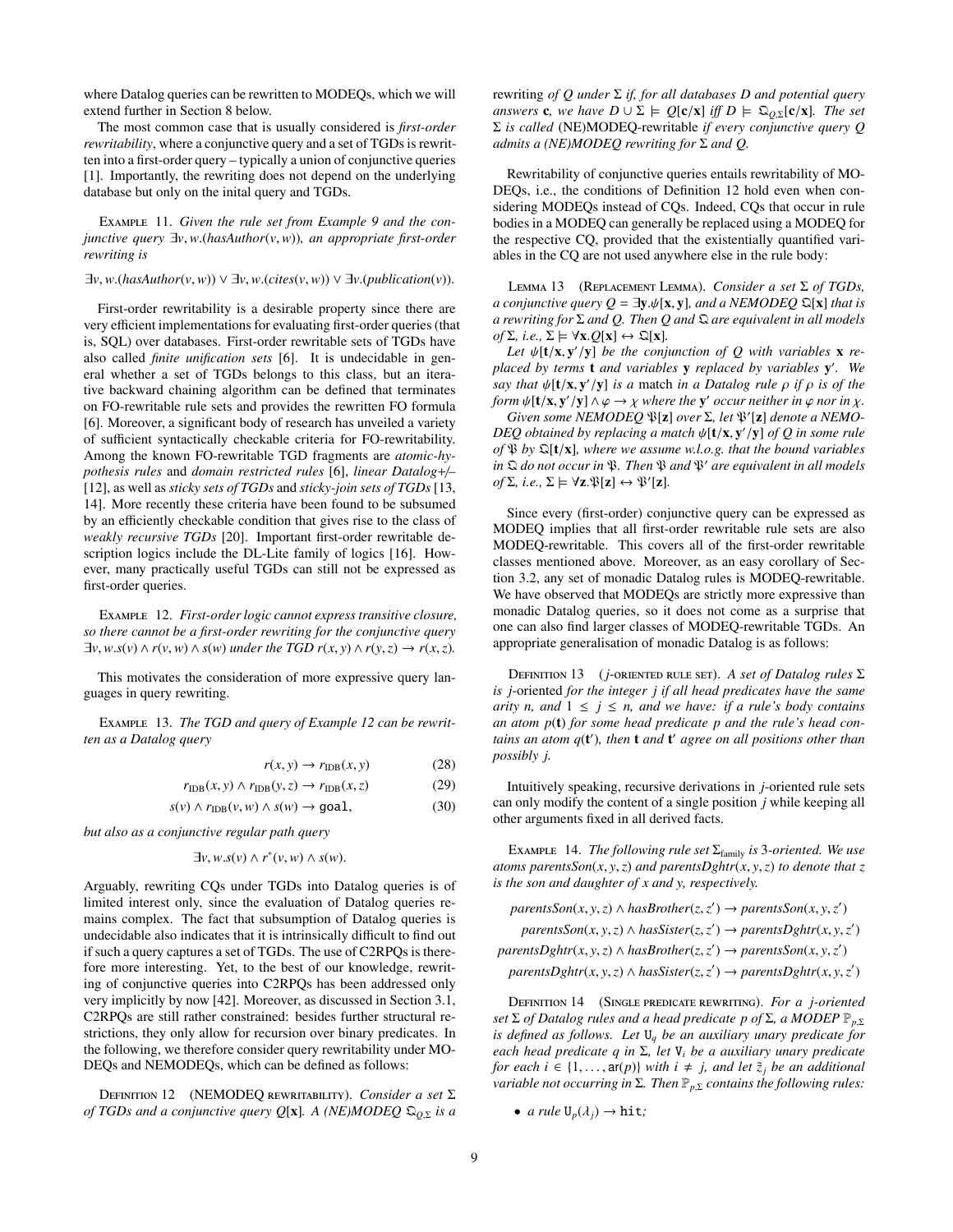- *for each set variable*  $V_i$ *, a rule*  $\rightarrow V_i(\lambda_i)$  *with empty body*;
- *for each*  $\psi \to q(t_1, \ldots, t_n) \in \Sigma$ , a rule  $\psi' \to U_q(t_j)$  where  $\psi'$  is obtained from  $\psi$  by replacing each atom of the form *q*<sup>(</sup>(*t*<sub>1</sub>, ..., *t*<sub>*i*</sub>, ..., *t*<sub>*n*</sub>) *for a head predicate q<sup>1</sup> by* U<sub>q</sub><sup>(</sup>(*t*<sup>1</sup>), and by<br>*g*(*d*<sub>1</sub>), and by<br>*gdding* for each term t, with  $i \neq j$ , a new body atom U.(t.). *is obtained from*  $\psi$  *by replacing each atom of the form*  $(f_t, f_t)$  *t i t i for a head predicate*  $g'$  *by*  $\Pi$  *<i>(t') and by adding, for each term*  $t_i$  *with*  $i \neq j$ *, a new body atom*  $V_i(t_i)$ ;
- *for each head predicate q'*, *a rule q'* $(\lambda_1, ..., \tilde{z}_j, ..., \lambda_n) \rightarrow$ <br> $\Pi_n(\tilde{z}_n)$  $U_{q'}(\tilde{z}_j)$ .

*For a list* **z** *of* ar(*p*) *variables, the MODEQ*  $\mathfrak{Q}_{p,\Sigma}[\mathbf{z}]$  *is defined as*  $\mathbb{P}_{p,\Sigma}(\mathbf{z})$ *.* 

This operation allows us to express the extension of a predicate *p* by means of a MODEQ.

<span id="page-9-1"></span>Theorem 14 (Single predicate rewriting correctness). *If* Σ *is j-oriented and p is a head predicate, then* <sup>Q</sup>*<sup>p</sup>*,<sup>Σ</sup>[z] *is a rewriting for*  $\Sigma$  *and*  $p(\mathbf{z})$ *.* 

Example 15. *Considering the* 3*-oriented rule set from Exam* $ple$  *[14,](#page-8-2)* we obtain  $\mathcal{Q}_{parentsSon,\Sigma}[z_1,z_2,z_3] = \mathbb{P}_{parentsSon,\Sigma}(z_1,z_2,z_3)$  with *the rules*

$$
U_{parameters}(A_3) \rightarrow hit
$$
  
\n
$$
\rightarrow V_1(\lambda_1)
$$
  
\n
$$
\rightarrow V_2(\lambda_2)
$$
  
\n
$$
V_1(x) \land V_2(y) \land U_{parameters}(z) \land hasBrother(z, z') \rightarrow U_{parentsOn}(z')
$$
  
\n
$$
V_1(x) \land V_2(y) \land U_{parentsOn}(z) \land hasSister(z, z') \rightarrow U_{parentsDghtr}(z')
$$
  
\n
$$
V_1(x) \land V_2(y) \land U_{parentsDghtr}(z) \land hasBrother(z, z') \rightarrow U_{parentsOn}(z')
$$
  
\n
$$
V_1(x) \land V_2(y) \land U_{parentsDghtr}(z) \land hasSister(z, z') \rightarrow U_{parentsDghtr}(z')
$$
  
\n
$$
parentsSon(\lambda_1, \lambda_2, \tilde{z}_3) \rightarrow U_{parentsDghtr}(\tilde{z}_3).
$$
  
\n
$$
parentsDghtr(\lambda_1, \lambda_2, \tilde{z}_3) \rightarrow U_{parentsDghtr}(\tilde{z}_3).
$$

*Note that the* V *predicates are not really needed here, since rule bodies do not impose any conditions on the respective variables. In general, one could always replace* <sup>V</sup> *by using the respective* λ*s if no constants from* **A** *are involved. However, expressions like*  $V_1(c)$  *cannot be handled without introducing an explicit equality predicate that allows us to state*  $\lambda_1 \approx a$ . *Note that, for the semantics of NE-MODEQs to be meaningful, constants* <sup>λ</sup>*<sup>i</sup> must always be allowed to be equal to other constants, even if a unique name assumption is adopted for constants in* A*.*

Using the Replacement Lemma [13,](#page-8-3) we can extend Theorem [14](#page-9-1) to arbitrary conjunctive queries:

<span id="page-9-8"></span>Theorem 15. *Every j-oriented rule set is MODEQ-rewritable.*

# <span id="page-9-0"></span>8. REWRITING LAYERS OF TGDS

In the previous section, we have identified a first criterion to guarantee MODEQ-rewritability, and thus decidability of the query entailment problem. However, there are many cases where only part of the given TGDs are rewritable. On the other hand, our results from Section [6](#page-7-1) guarantee that NEMODEQ answering is still decidable in the presence of TGDs that are in bts, based on techniques that do not require rewriting. We now show that both results can be combined by applying query rewriting to a subset of the given TGDs that is suitably "layered above" the remaining TGDs. This will also allow us to define a class of *fully oriented rule sets* that generalizes *j*-oriented rule sets to cover the full expressiveness of NEMODEQs. More generally, the combination of bts and NE-MODEQ-rewritability captures some of the most expressive ontology languages for which query answering is known to be decidable.

Given a set of TGDs, we must first understand which subsets of TGDs could be rewritten into queries that can be evaluated over the remaining TGDs and databases without loosing results. To this end, we consider a notion of *rule dependency*. Related notions were first described in [\[5\]](#page-11-40), and introduced independently in [\[25\]](#page-11-12). Our presentation is most closely related to [\[6\]](#page-11-19).

<span id="page-9-4"></span>DEFINITION 15 (RULE DEPENDENCY, CUT). Let  $\rho_1 = B_1 \rightarrow H_1$  and  $\rho_2 = B_2 \rightarrow H_2$  *be two TGDs. We say that*  $\rho_2$  depends on  $\rho_1$ *, written*  $\rho_1 < \rho_2$ *, if there is* 

- *a database D,*
- *a substitution* <sup>θ</sup> *of all variables in B*<sup>1</sup> *with terms in D such that*  $\theta(B_1) \subseteq D$ *, and*
- *a substitution*  $θ'$  *of all variables in*  $B_2$  *with terms in*  $D \cup θ(H_1)$ <br>such that  $θ'(B_2) ⊂ D \cup θ(H_2)$  but  $θ'(B_2)$  ⊄ D  $\mathcal{L}$  *such that*  $\theta'(B_2) \subseteq D \cup \theta(H_1)$  *but*  $\theta'(B_2) \nsubseteq D$ .

*We say that*  $\rho_2$  strongly depends on  $\rho_1$ *, written*  $\rho_1 \ll \rho_2$ *, if*  $H_1$ *contains a predicate that occurs in B*<sub>2</sub>*.* 

*A* (strong) cut *of a set of rules*  $\Sigma$  *is a partition*  $\Sigma_1 \cup \Sigma_2$  *of*  $\Sigma$  *such that no rule in*  $\Sigma_1$  *(strongly) depends on a rule in*  $\Sigma_2$ *. It is denoted*  $\Sigma_1 \triangleright \Sigma_2 \ (\Sigma_1 \triangleright \Sigma_2).$ 

The notion of rule dependencies encodes which rule can possibly trigger which other rule. Checking if a rule depends on another is an NP-complete task [\[6\]](#page-11-19). We thus introduce the simpler notion of strong dependency that can be checked in polynomial time. Clearly, dependency implies strong dependency, but the converse might not be true.

Example 16. *Consider the following Datalog rules:*

$$
A(x) \land B(x) \to C(x) \tag{31}
$$

<span id="page-9-3"></span><span id="page-9-2"></span>
$$
C(x) \to \exists v. p(x, v), A(v) \tag{32}
$$

*Obviously rule* [\(32\)](#page-9-2) *strongly depends on* [\(31\)](#page-9-3) *and vice versa. Moreover,* [\(32\)](#page-9-2) *depends on* [\(31\)](#page-9-3)*, where the database of Definition [15](#page-9-4) can be chosen as*  $D = \{A(c), B(c)\}\$  *using*  $\theta = \theta' = \{x \mapsto c\}$ *. However,* (31) *does not denend on* (32) *Indeed, a substitution*  $\theta'$  *can man* [\(31\)](#page-9-3) *does not depend on* [\(32\)](#page-9-2). *Indeed, a substitution*  $\theta'$  can map<br>*x* to *y* (introduced as a new term when annlying (32)), but the re*x to v (introduced as a new term when applying* [\(32\)](#page-9-2)*), but the required fact B*(*v*) *is not derived by* [\(32\)](#page-9-2) *and cannot be in any initial database D (since it is not ground).*

Intuitively speaking, we can evaluate a TGD set  $\Sigma$  of the form  $\Sigma_1 \triangleright \Sigma_2$  by first applying the rules in  $\Sigma_1$ , and then applying the rules of  $\Sigma_2$ . This is the essence of the following theorem, shown in [\[6\]](#page-11-19).

<span id="page-9-7"></span>Theorem 16 (Baget et al.). *Let* Σ *be a set of rules admitting a cut*  $\Sigma_1 \triangleright \Sigma_2$ *. Then, for every database D and every conjunctive query Q*[**x**] *we have that*  $D \cup \Sigma \models Q[\mathbf{x}/\mathbf{c}]$  *exactly if there is a Boolean conjunctive query Q'* such that  $D \cup \Sigma_1 \models Q'$  and  $Q', \Sigma_2 \models Q[\mathbf{x}/\mathbf{c}]$ *.* 

This result can be applied to show that query rewriting can proceed in "layers" based on cuts:

<span id="page-9-5"></span>Lemma 17 (Query rewriting with cuts). *Let D be a database and let*  $\Sigma_1 \triangleright \Sigma_2$  *be two sets of TGDs.* 

*1. If*  $\Omega_{Q,\Sigma_2}$  [**x**] *is a NEMODEQ-rewriting of a conjunctive query O*[*x*<sub>1</sub>] *it*<sub>*n*m</sub>. *Q*[x]*, then:*

 $D \cup \Sigma_1 \cup \Sigma_2 \models Q[\mathbf{c}/\mathbf{x}]$  *if and only if*  $D \cup \Sigma_1 \models \mathcal{Q}_{Q,\Sigma_2}[\mathbf{c}/\mathbf{x}]$ *.* 

<span id="page-9-6"></span>*2. If*  $\Sigma_1$  *and*  $\Sigma_2$  *are NEMODEQ-rewritable, then so is*  $\Sigma_1 \cup \Sigma_2$ *.*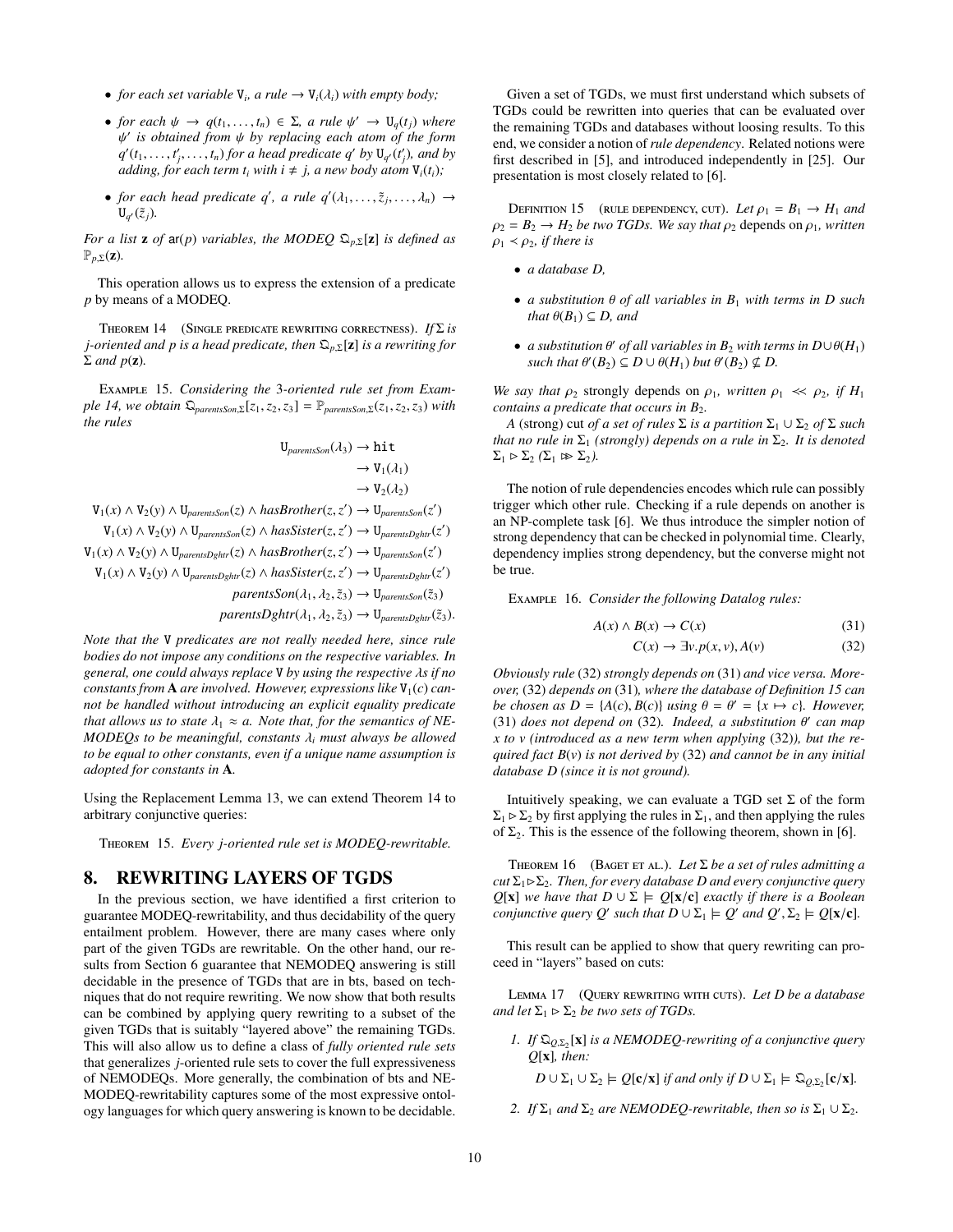This observation has two useful implications. The second item outlines an approach of extending and combining rewriting procedures that we will elaborate on in the remainder of this section. The first item hints at a very general approach for constructing TGD languages for which query answering is decidable, as expressed in the next theorem.

<span id="page-10-2"></span>Theorem 18 (Query answering with cuts). *Consider rule sets*  $\Sigma_1 \triangleright \Sigma_2$ , such that NEMODEQ answering is decidable under  $\Sigma_1$ , and *NEMODEQ rewriting is decidable under* Σ<sub>2</sub>. Then *NEMODEQ answering is decidable under*  $\Sigma_1 \cup \Sigma_2$ *.* 

Using Theorem [12,](#page-7-2) this result specifically applies in cases where  $\Sigma_1$  is a bounded treewidth set. We have noted that there are a number of effectively checkable criteria for this general class of TGDs. Much less is known about NEMODEQ rewritability beyond rewritability to unions of CQs. For a more general criterion, we can extend *j*-oriented rules along the lines of Lemma [17](#page-9-5) [\(2\)](#page-9-6).

DEFINITION 16 (FULLY ORIENTED RULE SET). Let  $\approx_{\leq x}$  be the reflex*ive symmetric transitive closure of* ≺≺*. The set* Σ *is* fully oriented *if, for every*  $\rho \in \Sigma$ , the equivalence class  $[\rho]_{\ll} = {\rho' \in \Sigma \mid \rho \approx_{\ll} \rho' }$ <br>is i-oriented (not necessarily for the same i and predicate arity) *is j-oriented (not necessarily for the same j and predicate arity).*

Given a fully oriented rule set, we can construct NEMODEQ rewritings for individual classes  $[\rho]_{\ll}$  as in Definition [14,](#page-8-4) and combine these rewritings using Lemma [13:](#page-8-3)

<span id="page-10-1"></span>Theorem 19 (Fully oriented rule sets are rewritable). *For a rule set* Σ*, it can be detected in polynomial time if* Σ *is fully oriented. Every fully oriented set* Σ *is MODEQ-rewritable.*

The use of ≺≺ instead of ≺ is relevant for deciding full orientedness in polynomial time. Even with this restriction, fully oriented Datalog queries have the same expressivity as nested monadically defined queries. Moreover, every NEMODEQ-rewritable TGD set can equivalently be expressed as a set of rules that can be transformed into a MODEQ using Theorem [19.](#page-10-1)

Theorem 20 (NEMODEQs = fully oriented Datalog). *For every NEMODEQ* Q*, the rule set* datalog(Q) *of Definition [7](#page-5-3) is fully oriented. Moreover, for every NEMODEQ-rewritable set* Σ *of TGDs, there is a fully oriented set of Datalog rules* Σ' such that:

- *every predicate p in* Σ *has a corresponding head predicate*  $q_p$  *in*  $\Sigma'$  *that does not occur in*  $\Sigma$ *,*
- *for every database D and conjunctive query Q*[x] *that do not contain predicates of the form qp, and for every list of constants* **c**, we have  $D \cup \Sigma \models Q[c/x]$  *iff*  $D \cup \Sigma' \models Q'[c/x]$  where  $O'$  is obtained from  $O$  by replacing all predicates p with a  $Q'$  is obtained from  $Q$  by replacing all predicates p with  $q_p$ .

Another interesting criterion for NEMODEQ rewritability has been studied for Description Logics (DLs), where all predicates are of arity one or two. Expressive DL ontologies consist of two kinds of terminological axioms: concept inclusion axioms and role inclusion axioms. A role inclusion axiom is a Datalog rule of the form  $R_1(x_0, x_1) \wedge \ldots R_n(x_{n-1}, x_n) \rightarrow R(x_0, x_n)$ , which can be viewed as a generalized transitivity statement. Even in relatively inexpressive DLs, role inclusion axioms lead to undecidability of CQ answering [\[37\]](#page-11-35); in more expressive DLs they even lead to undecidability of simpler reasoning problems [\[32\]](#page-11-41). To overcome this, syntactic restrictions are imposed on role inclusions, to ensure that all role inclusions can be captured using finite automata [\[32,](#page-11-41) [35\]](#page-11-42). This is equivalent to rewriting role inclusions to regular path queries, and indeed this has been exploited to decide CQ answering over expressive DLs [\[42\]](#page-11-36). This can be viewed as an implicit application of Theorem [18.](#page-10-2) [4](#page-10-3) Reasoning procedures for DLs are often based on treelike models, so various approaches to DL CQ answering can indeed be viewed as special combinations of bounded treewidth sets and NEMODEQ rewritable sets of TGDs [\[37,](#page-11-35) [42\]](#page-11-36). This supports the practical relevance of the general relationships observed here, and it motivates the further investigation of criteria for NEMODEQ rewritability. The rewriting methods used in DLs are based on regular languages, so it seems promising to consider their generalizations to graph grammars when dealing with arbitrary TGDs [\[23\]](#page-11-25).

# 9. CONCLUSION

Monadically defined queries and their nested version achieve a balance between expressivity and computability. They capture and significantly extend the querying capabilities of (unions of) conjunctive queries as well as (unions of) conjunctive two-way regular path queries and monadic Datalog queries, being the prevailing querying paradigms for structured and semi-structured databases. On the other hand, they are conveniently expressible both in Datalog and monadic second-order logic. Yet, as opposed to these two, they ensure decidability of query subsumption and of query answering in the presence of depdendencies that allow for universal models with bounded treewidth – a property shared by many of the known decidable TGD classes.

The novel notions of MODEQ-rewritability and NEMODEQrewritability significantly extend first-order rewritability, which has been proven useful for theoretical considerations and practical realization of query answering alike. This extension allows for capturing much larger classes of TGD sets covering features like transitivity which are considered difficult to handle within the known decision frameworks. Furthermore, (NE)MODEQ-rewritable TGD sets can smoothly be integrated with bounded treewidth TGD sets as long as certain dependency constraints are obeyed. This provides a valuable perspective on rule-based data access as a task that can be solved by combining bottom-up techniques like the *chase* with top-down techniques like query rewriting.

Our work raises a number of interesting questions for future research: How general are (NE)MODEQs? Are there larger, more expressive fragments which jointly satisfy all the established properties? Is every rewriting for a TGD set and a given CQ that is expressible in MSO logic equivalent to a NEMODEQ? What is the precise complexity of deciding query subsumption? Which more general syntactic criteria ensure NEMODEQ-rewritability? Can all fragments of TGDs (including those considered in description logics) for which conjunctive query answering is known to be decidable be captured as a combination of bts and NEMODEQrewriting? Answering these questions will not only contribute to our understanding of NEMODEQs, but also provide a more unified view on query answering under dependencies in general.

*Acknowledgments.* We thank Bruno Courcelle and Detlef Seese for very helpful comments on their work on monadic second-order logic and structures of bounded tree-width. We thank Diego Calvanese for helping to clarify complexity issues of C2RPQs.

# 10. REFERENCES

<span id="page-10-0"></span>[1] S. Abiteboul, R. Hull, and V. Vianu. *Foundations of Databases*. Addison Wesley, 1994.

<span id="page-10-3"></span><sup>&</sup>lt;sup>4</sup>DL concept and role inclusion axioms are not always separated by a cut. There are well known rewriting methods to achieve this [\[34\]](#page-11-43).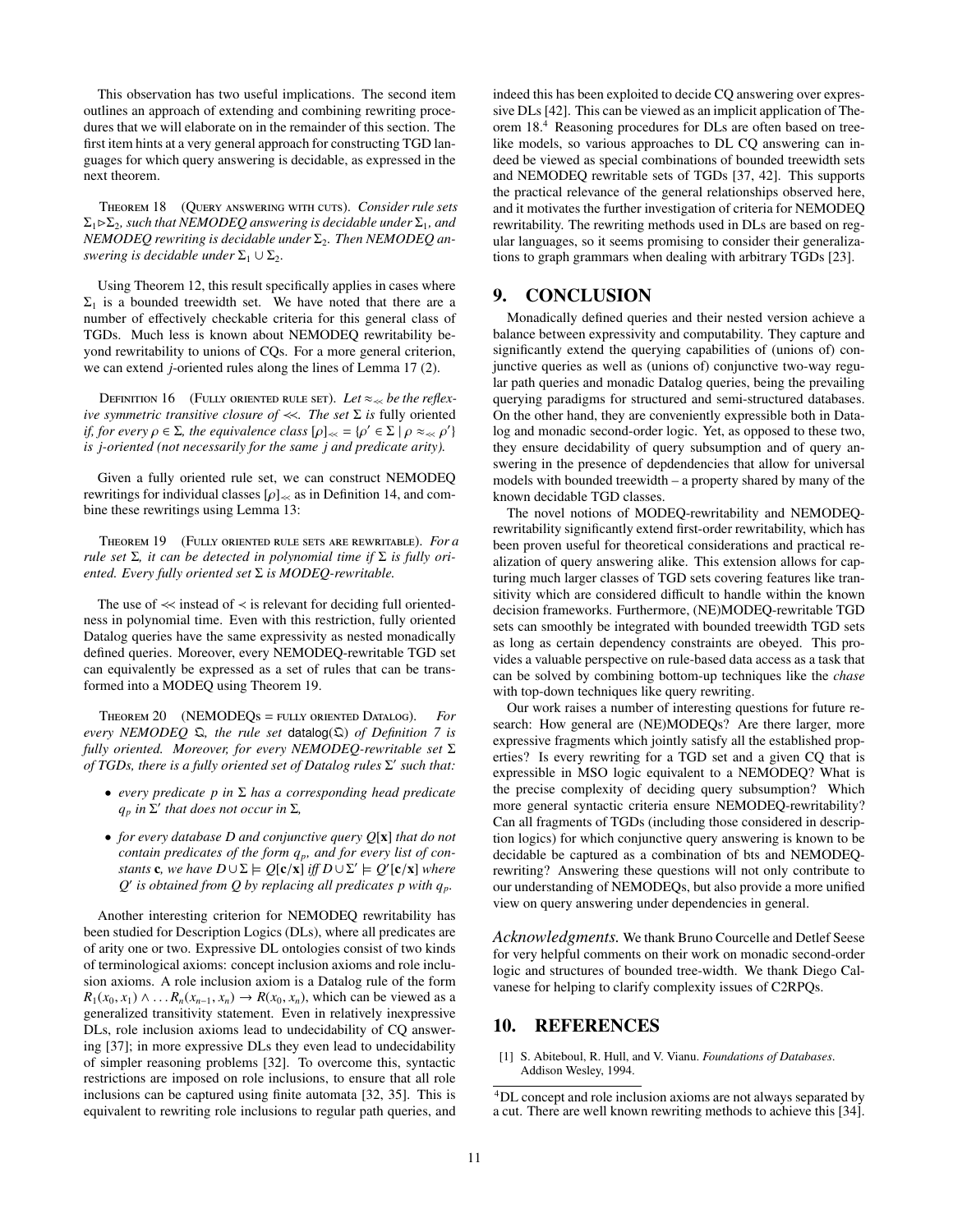- <span id="page-11-27"></span>[2] F. Afrati, S. Cosmadakis, and E. Foustoucos. Datalog programs and their persistency numbers. *ACM Transactions on Computational Logic*, 6(3):481–518, 2005.
- <span id="page-11-32"></span>[3] H. Andréka, I. Németi, and J. van Benthem. Modal languages and bounded fragments of predicate logic. *Journal of Philosophical Logic*, 27(3):217–274, 1998.
- <span id="page-11-22"></span>[4] M. Arenas, S. Conca, and J. Pérez. Counting beyond a Yottabyte, or how SPARQL 1.1 property paths will prevent adoption of the standard. In A. Mille, F. L. Gandon, J. Misselis, M. Rabinovich, and S. Staab, editors, *Proceedings of the 21st World Wide Web Conference (WWW'12)*, pages 629–638. ACM, 2012.
- <span id="page-11-40"></span>[5] J.-F. Baget. Improving the forward chaining algorithm for conceptual graphs rules. In D. Dubois, C. A. Welty, and M.-A. Williams, editors, *KR*, pages 407–414. AAAI Press, 2004.
- <span id="page-11-19"></span>[6] J.-F. Baget, M. Leclère, M.-L. Mugnier, and E. Salvat. On rules with existential variables: Walking the decidability line. *Artificial Intelligence*, 175(9–10):1620–1654, 2011.
- <span id="page-11-20"></span>[7] J.-F. Baget, M.-L. Mugnier, S. Rudolph, and M. Thomazo. Walking the complexity lines for generalized guarded existential rules. In Walsh [\[48\]](#page-11-44), pages 712–717.
- <span id="page-11-30"></span>[8] C. Beeri and M. Y. Vardi. The implication problem for data dependencies. In *Proceedings of the 8th Colloquium on Automata, Languages and Programming*, pages 73–85. Springer, 1981.
- <span id="page-11-28"></span>[9] M. Benedikt, P. Bourhis, and P. Senellart. Monadic datalog containment. In A. Czumaj, K. Mehlhorn, A. M. Pitts, and R. Wattenhofer, editors, *ICALP (2)*, volume 7392 of *LNCS*, pages 79–91. Springer, 2012.
- <span id="page-11-45"></span>[10] G. Brewka and J. Lang, editors. *Proceedings of the 11th International Conference on Principles of Knowledge Representation and Reasoning (KR'08)*. AAAI Press, 2008.
- <span id="page-11-18"></span>[11] A. Calì, G. Gottlob, and M. Kifer. Taming the infinite chase: Query answering under expressive relational constraints. In Brewka and Lang [\[10\]](#page-11-45), pages 70–80.
- <span id="page-11-34"></span>[12] A. Calì, G. Gottlob, and T. Lukasiewicz. A general datalog-based framework for tractable query answering over ontologies. In Paredaens and Su [\[43\]](#page-11-46), pages 77–86.
- <span id="page-11-37"></span>[13] A. Calì, G. Gottlob, and A. Pieris. Advanced processing for ontological queries. *Proceedings of VLDB 2010*, 3(1):554–565, 2010.
- <span id="page-11-38"></span>[14] A. Calì, G. Gottlob, and A. Pieris. Query answering under non-guarded rules in Datalog+/-. In P. Hitzler and T. Lukasiewicz, editors, *Web Reasoning and Rule Systems*, volume 6333 of *LNCS*, pages 1–17. Springer, 2010.
- <span id="page-11-21"></span>[15] D. Calvanese. Personal communication, September 2011.
- <span id="page-11-33"></span>[16] D. Calvanese, G. D. Giacomo, D. Lembo, M. Lenzerini, and R. Rosati. Tractable reasoning and efficient query answering in description logics: The DL-Lite family. *Journal of Automated Reasoning*, 39(3):385–429, 2007.
- <span id="page-11-9"></span>[17] D. Calvanese, G. D. Giacomo, M. Lenzerini, and M. Y. Vardi. Reasoning on regular path queries. *SIGMOD Record*, 32(4):83–92, 2003.
- <span id="page-11-29"></span>[18] A. K. Chandra, H. R. Lewis, and J. A. Makowsky. Embedded implicational dependencies and their inference problem. In *Conference Proceedings of the 13th Annual ACM Symposium on Theory of Computation (STOC'81)*, pages 342–354. ACM, 1981.
- <span id="page-11-1"></span>[19] A. K. Chandra and P. M. Merlin. Optimal implementation of conjunctive queries in relational data bases. In J. E. Hopcroft, E. P. Friedman, and M. A. Harrison, editors, *Proceedings of the 9th Annual ACM Symposium on Theory of Computing (STOC'77)*, pages 77–90. ACM, 1977.
- <span id="page-11-39"></span>[20] C. Civili and R. Rosati. A broad class of first-order rewritable tuple-generating dependencies. In *Proceedings of the 2nd Workshop on the Resurgence of Datalog in Academia and Industry (Datalog 2.0, 2012)*, LNCS. Springer, 2012. to appear.
- <span id="page-11-24"></span>[21] B. Courcelle. The monadic second-order logic of graphs, ii: Infinite graphs of bounded width. *Mathematical Systems Theory*, 21(4):187–221, 1989.
- <span id="page-11-26"></span>[22] B. Courcelle. Personal communication, August 2011.
- <span id="page-11-25"></span>[23] B. Courcelle and J. Engelfriet. Graph structure and monadic second-order logic, a language theoretic approach. manuscript, to be published at Cambridge University Press; available at http://www.labri.fr/perso/courcell/Book/[TheBook.pdf,](http://www.labri.fr/perso/courcell/Book/TheBook.pdf) April 2011.
- <span id="page-11-4"></span>[24] E. Dantsin, T. Eiter, G. Gottlob, and A. Voronkov. Complexity and expressive power of logic programming. *ACM Computing Surveys*, 33(3):374–425, 2001.
- <span id="page-11-12"></span>[25] A. Deutsch, A. Nash, and J. B. Remmel. The chase revisited. In M. Lenzerini and D. Lembo, editors, *Proc. 27th Symposium on Principles of Database Systems (PODS'08)*, pages 149–158. ACM, 2008.
- <span id="page-11-13"></span>[26] A. Deutsch and V. Tannen. Reformulation of XML queries and constraints. In D. Calvanese, M. Lenzerini, and R. Motwani, editors, *Proceedings of the 9th International Conference on Database Theory (ICDT 2003)*, volume 2572 of *LNCS*, pages 225–241. Springer, 2003.
- <span id="page-11-14"></span>[27] R. Fagin, P. G. Kolaitis, R. J. Miller, and L. Popa. Data exchange: semantics and query answering. *Theoretical Computer Science*, 336(1):89–124, 2005.
- <span id="page-11-8"></span>[28] D. Florescu, A. Levy, and D. Suciu. Query containment for conjunctive queries with regular expressions. In *Proceedings of the seventeenth ACM symposium on Principles of database systems*, PODS '98, pages 139–148. ACM, 1998.
- <span id="page-11-23"></span>[29] G. Gottlob and C. Koch. Monadic datalog and the expressive power of languages for web information extraction. *J. ACM*, 51(1):74–113, 2004.
- <span id="page-11-7"></span>[30] G. Gottlob and C. H. Papadimitriou. On the complexity of single-rule datalog queries. *Inf. Comput.*, 183(1):104–122, 2003.
- <span id="page-11-16"></span>[31] S. Greco and F. Spezzano. Chase termination: A constraints rewriting approach. *Proceedings of VLDB 2010*, 3(1):93–104, 2010.
- <span id="page-11-41"></span>[32] I. Horrocks, O. Kutz, and U. Sattler. The even more irresistible SROIQ. In P. Doherty, J. Mylopoulos, and C. A. Welty, editors, *Proceedings of the 10th International Conference on Principles of Knowledge Representation and Reasoning (KR'06)*, pages 57–67. AAAI Press, 2006.
- <span id="page-11-3"></span>[33] N. Immerman. Languages that capture complexity classes. *SIAM J. Comput.*, 16(4):760–778, 1987.
- <span id="page-11-43"></span>[34] Y. Kazakov. RIQ and SROIQ are harder than SHOIQ. In Brewka and Lang [\[10\]](#page-11-45), pages 274–284.
- <span id="page-11-42"></span>[35] Y. Kazakov. An extension of complex role inclusion axioms in the description logic SROIQ. In *Proceedings of the 5th International Joint Conference on Automated Reasoning (IJCAR 2010)*, LNCS. Springer, 2010.
- <span id="page-11-17"></span>[36] M. Krötzsch and S. Rudolph. Extending decidable existential rules by joining acyclicity and guardedness. In Walsh [\[48\]](#page-11-44), pages 963–968.
- <span id="page-11-35"></span>[37] M. Krötzsch, S. Rudolph, and P. Hitzler. Conjunctive queries for a tractable fragment of OWL 1.1. In K. Aberer et al., editor, *Proceedings of the 6th International Semantic Web Conference (ISWC'07)*, volume 4825 of *LNCS*, pages 310–323. Springer, 2007.
- <span id="page-11-10"></span>[38] L. Libkin. *Elements of Finite Model Theory*. Springer, 2004.
- <span id="page-11-31"></span>[39] B. Marnette. Generalized schema-mappings: from termination to tractability. In Paredaens and Su [\[43\]](#page-11-46), pages 13–22.
- <span id="page-11-15"></span>[40] M. Meier, M. Schmidt, and G. Lausen. On chase termination beyond stratification. *Proceedings of VLDB 2009*, 2(1):970–981, 2009.
- <span id="page-11-0"></span>[41] M.-L. Mugnier. Ontological query answering with existential rules. In S. Rudolph and C. Gutierrez, editors, *Web Reasoning and Rule Systems (RR 2011)*, volume 6902 of *LNCS*, pages 2–23. Springer, 2011.
- <span id="page-11-36"></span>[42] M. Ortiz, S. Rudolph, and M. Simkus. Query answering in the Horn fragments of the description logics SHOIQ and SROIQ. In Walsh [\[48\]](#page-11-44), pages 1039–1044.
- <span id="page-11-46"></span>[43] J. Paredaens and J. Su, editors. *Proc. 28th Symposium on Principles of Database Systems (PODS'09)*. ACM, 2009.
- <span id="page-11-5"></span>[44] O. Shmueli. Equivalence of DATALOG queries is undecidable. *J*. *Log. Program.*, 15(3):231–241, 1993.
- <span id="page-11-2"></span>[45] L. J. Stockmeyer. *The Complexity of Decision Problems in Automata Theory and Logic*. PhD thesis, Massachusetts Institute of Technology, 1974.
- <span id="page-11-6"></span>[46] L. J. Stockmeyer. The polynomial-time hierarchy. *Theor. Comput*. *Sci.*, 3(1):1–22, 1976.
- <span id="page-11-11"></span>[47] M. Y. Vardi. The complexity of relational query languages. In H. R. Lewis, B. B. Simons, W. A. Burkhard, and L. H. Landweber, editors, *STOC*, pages 137–146. ACM, 1982.
- <span id="page-11-44"></span>[48] T. Walsh, editor. *Proc. 22nd Int. Joint Conf. on Artificial Intelligence (IJCAI'11)*. AAAI Press/IJCAI, 2011.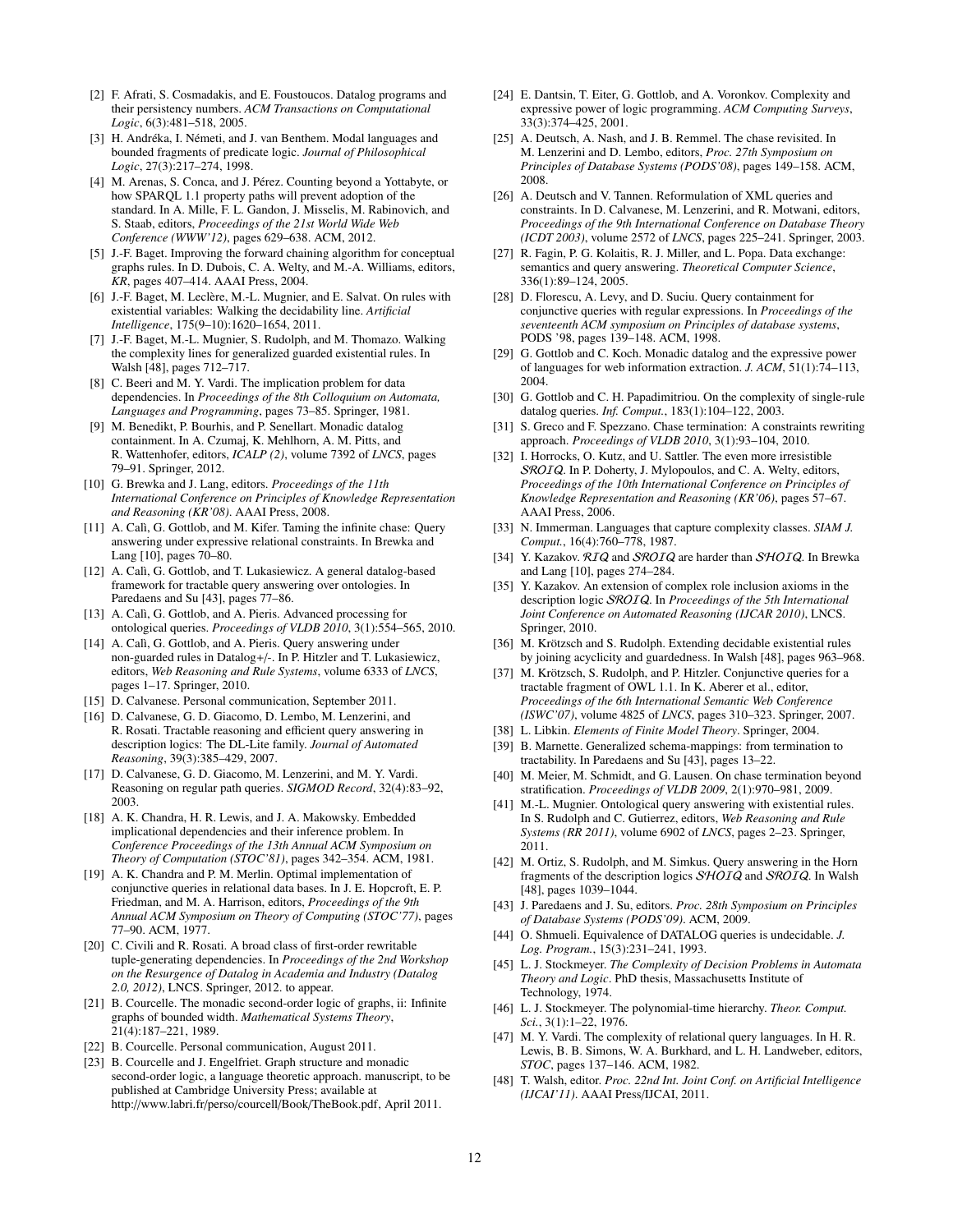# APPENDIX

This appendix provides proofs that have been omitted in the main paper for reasons of space.

<sup>T</sup>heorem 2. *For every MODEQ* <sup>Q</sup>[x]*, the set of models of* <sup>∃</sup>x.Q[x] *is closed under homomorphism.*

Proof. As MODEQs are a special case of NEMODEQs, the re-sult follows from Theorem [7.](#page-5-4)  $\Box$ 

Theorem 3 (MODEQ answering complexity). *Checking if* c *is an answer to a MODEQ* Q[x] *over a database D is* P*-complete in the size of D (data complexity), and* NP*-complete in the size of D and* Q *(combined complexity).*

Proof. P membership for data complexity is a consequence of the fact that MODEQs are subsumed by NEMODEQs which in turn can be polynomially translated to Datalog queries for which the problem is known to be in P [\[24,](#page-11-4) Theorem 4.4].

While P hardness also follows from the fact that MODEQs subsume monadic Datalog (shown later in Theorem [5\)](#page-4-4), we provide a direct proof by reducing entailment in propositional Horn logic to MODEQ answering. Given a set  $H$  of propositional Horn clauses, we introduce for every propositional atom *a* occurring therein a constant *ca*. We also introduce one additional constant *nil*. Moreover, for every Horn clause  $C \in \mathcal{H}$  with  $C = a_1 \wedge \ldots \wedge a_n \rightarrow a$ , we introduce constants  $b_{C,1}, \ldots, b_{C,n}$  and ground atoms *entails*( $b_{C,1}, c_a$ ), first( $b_{C,i}, c_{a_i}$ ) for all  $i \in \{1, ..., n\}$ , rest( $b_{C,n}$ , nil), and rest( $b_{C,i}, b_{C,i+1}$ )<br>for all  $i \in \{1, ..., n\}$ . Then the a propositional atom is entailed for all  $i \in \{1, \ldots, n-1\}$ . Then the a propositional atom is entailed by H exactly if it is an answer for the MODEQ  $\mathfrak{D}_{true}[x] = \mathbb{P}(x)$ with  $P$  consisting of the rules

$$
\begin{array}{rcl}\n & \to & U_1(nil) \\
\text{first}(y, z) \land U_1(z) \land \text{rest}(y, z') \land U_1(z') & \to & U_1(y) \\
 & U_1(y) \land \text{entails}(y, z) & \to & U_1(z) \\
 & U_1(\lambda_1) & \to & \text{hit.} \n\end{array}
$$

NP hardness for combined complexity is a straightforward consequence of the fact that MODEQs capture CQs for which the problem is known to be NP-hard.

We prove NP membership by showing that each query match gives rise to a witness which can be verified in polynomial time. For a database *D* and a MODEQ  $\mathfrak{Q}[x] = \exists y.\psi[x, y]$  (with  $\psi$  being a conjunction containing normal atoms and MODEP atoms), c is an answer iff there exists a tuple **d** of constants, such that  $D \models \psi[\mathbf{c}, \mathbf{d}]$ . As  $\psi[\mathbf{c}, \mathbf{d}]$  is a conjunction of (normal and MODEP) ground atoms, we can check this for every conjunct separately. For normal ground atoms  $p(e)$ , we have  $D \models p(e)$  iff  $p(e) \in D$ , which can be checked in polynomial time. For MODEP ground atoms  $\mathbb{P}(\mathbf{e})$ , we find that  $D \models$ P(e) iff there is a Datalog derivation of hit from *D* via applying rules from  $\mathbb{P}[\mathbf{e}/\lambda]$ . Due to the arity restriction of head predicates in P there are only polynomially many atoms that can be derived via  $\mathbb{P}[\mathbf{e}/\lambda]$ , therefore there must be a proof for  $\mathbb{P}(\mathbf{e})$  of polynomial size.

Hence, we define the witness for c being an answer for *D* and  $\mathbb{Q}[\mathbf{x}] = \exists \mathbf{v}.\psi[\mathbf{x}, \mathbf{v}]$  to contain the tuple **d** providing us with bindings to the existentially quantified variables and a polynomial-size proof for every MODEP atom  $\mathbb{P}(\mathbf{e})$  contained in  $\mathcal{W}[\mathbf{c}, \mathbf{d}]$ . Clearly this witness can be verified in polynomial time.  $\square$ 

Theorem 4 (MODEQs capture C2RPQs). *For any C2RPQ* Q*, the MODEQ* modeq(Q) *can be constructed in linear time, and is equivalent to*  $Q$ *, i.e.,*  $\forall x.Q[x] \leftrightarrow \text{modeq}(Q)[x]$  *is a tautology. In particular, the answers for* Q *and* modeq(Q) *coincide.*

PROOF. The linear construction time follows directly from the definition (taking into account that for every regular expression, the corresponding automaton can be obtained in linear time). The rest of the claim is an immediate consequence of the fact that *P* and modep(*P*) are equivalent for every conjunctive 2-way regular path predicate  $P$ . This can be seen as follows (letting  $I$  be an arbitrary interpretation):

To see that  $P^I \subseteq \text{modep}(P)^I$  we recap that  $P^I$  contains those pairs  $\langle \delta, \delta' \rangle$  where  $\delta'$  can be reached from  $\delta$  over a path  $\delta = \delta_0 \frac{\gamma_1}{\gamma_1}$  $\cdots$   $\stackrel{\gamma_n}{\rightarrow} \delta_n = \delta'$  such that  $\gamma_1 \ldots \gamma_n$  satisfies the regular expression *P*.<br>The latter is the case exactly if the corresponding automaton  $\mathcal{A}_n$ . The latter is the case exactly if the corresponding automaton  $\mathcal{A}_P$ accepts  $\gamma_1 \dots \gamma_n$ , i.e., there is a sequence  $\langle s_0, \dots, s_n \rangle$  of states with *s*<sup>0</sup> being an initial and *s<sub>n</sub>* being a final state such that  $\langle s_{i-1}, \gamma_i, s_i \rangle \in T$  for all  $i \in \{1, ..., n\}$ . We can now show that  $\langle \delta, \delta' \rangle$  must be in *T* for all  $i \in \{1, ..., n\}$ . We can now show that  $\langle \delta, \delta' \rangle$  must be in moder  $(P)^{T}$  by noting that in every extension *T'* of *T* satisfying the modep( $P$ )<sup>*I*</sup> by noting that in every extension  $I'$  of  $I$  satisfying the rules from modep(*P*) as well as  $\delta = \lambda_1^{T'}$  and  $\delta' = \lambda_2^{T'}$  (1) we have  $\delta \in U_{s_0}$  due to the according initial-state-rule, (2) we can thus infer<br>by induction that  $\delta \in U$ , by the according transition rules (3) we by induction that  $\delta_i \in U_{s_i}$  by the according transition rules (3) we hence arrive at  $\delta' \in U_{s_i}$  and can apply the final-state-rule to prove hence arrive at  $\delta' \in U_{s_n}$  and can apply the final-state-rule to prove that hit must hold that hit must hold.

The proof of modep( $P$ )<sup> $I \subseteq P$ </sup> is very similar: starting from a derivation sequence for hit, we can easily construct an according path from  $\delta$  to  $\delta'$ .

Theorem 5 (MODEQs capture monadic Datalog). *For every monadic Datalog query Q, the MODEQ* modeq(*Q*) *can be constructed in linear time, and is equivalent to Q, i.e.,*  $\forall x.Q[x] \leftrightarrow$ modeq(*Q*)[x] *is a tautology. In particular, the answers for Q and* modeq(*Q*) *coincide.*

Proof. The linear construction time follows directly from the definition. For showing the equivalence claim between the monadic Datalog query  $Q = (goal, \mathbb{S})$  and modeq(*Q*), we assume w.l.o.g. that all unary IDB predicates in  $Q$  are already of the shape  $U_i$  such that the rule sets of  $\Im$  and modeq( $Q$ ) coincide on all rules not referring to goal or hit. Given an interpretation  $I$ , let  $I''$  denote the extended interpretation obtained by saturating  $I$  under these rules. Then, a tuple  $\delta$  from *I* is in the extension of *Q* if  $I'' \models B[\delta/x]$  for the body of some rule  $B \rightarrow \text{goal}[x]$  from *S*. Yet since modes (*O*) the body of some rule  $B \to \text{goal}[x]$  from S. Yet, since modeq(*Q*) contains a rule  $B[\lambda/x] \to h$  it this is exactly the case if  $\delta$  is in the extension of modeq $(Q)$ .  $\square$ 

<span id="page-12-0"></span>Proposition 21. *The NEMODEQ* Q<sup>4</sup> *of Example [6](#page-4-0) cannot be expressed as a MODEQ.*

Proof. Suppose for a contradiction that there is a MODEQ  $\Omega$ that expresses the query  $\mathcal{Q}_4$ . Without loss of generality, assume that no MODEP occurs more than once in  $\Omega$  (if it does, we can replace it by a copy that is defined by the same rules). Moreover, we assume that the MODEPs in Q use distinct names for their auxiliary unary predicates U and for their constants  $\lambda$ , again without loss of generality. Let  $\ell$  be the maximal number of variables in any of the rules used (in MODEPs) in Q, and let *m* be the total number of constants  $\lambda$  (in MODEPs) in  $\Omega$  (i.e., the sum of the arities of all MODEPs in Q).

We first define a structure *S* of the shape illustrated in Fig. [3](#page-4-2) to contain exactly the following relations:

- *S* contains a chain of relations  $a \stackrel{\text{linkedTo}}{\rightarrow} e_1 \stackrel{\text{linkedTo}}{\rightarrow} \dots$ *linkedTo* →  $e_{2\ell} \stackrel{\text{linkedTo}}{\rightarrow} b;$
- for each  $e_i$  ( $i = 1, ..., 2\ell$ ), *S* contains a chain  $e_i \xrightarrow{certifiedBy}$ <br>*certifiedBy* certifiedBy  $f_{i1} \rightarrow \cdots \rightarrow f_{i\ell} \rightarrow c;$ <br>  $f_{i1} \rightarrow \cdots$
- the elements *a* and *b* are in the unary relation *friend*.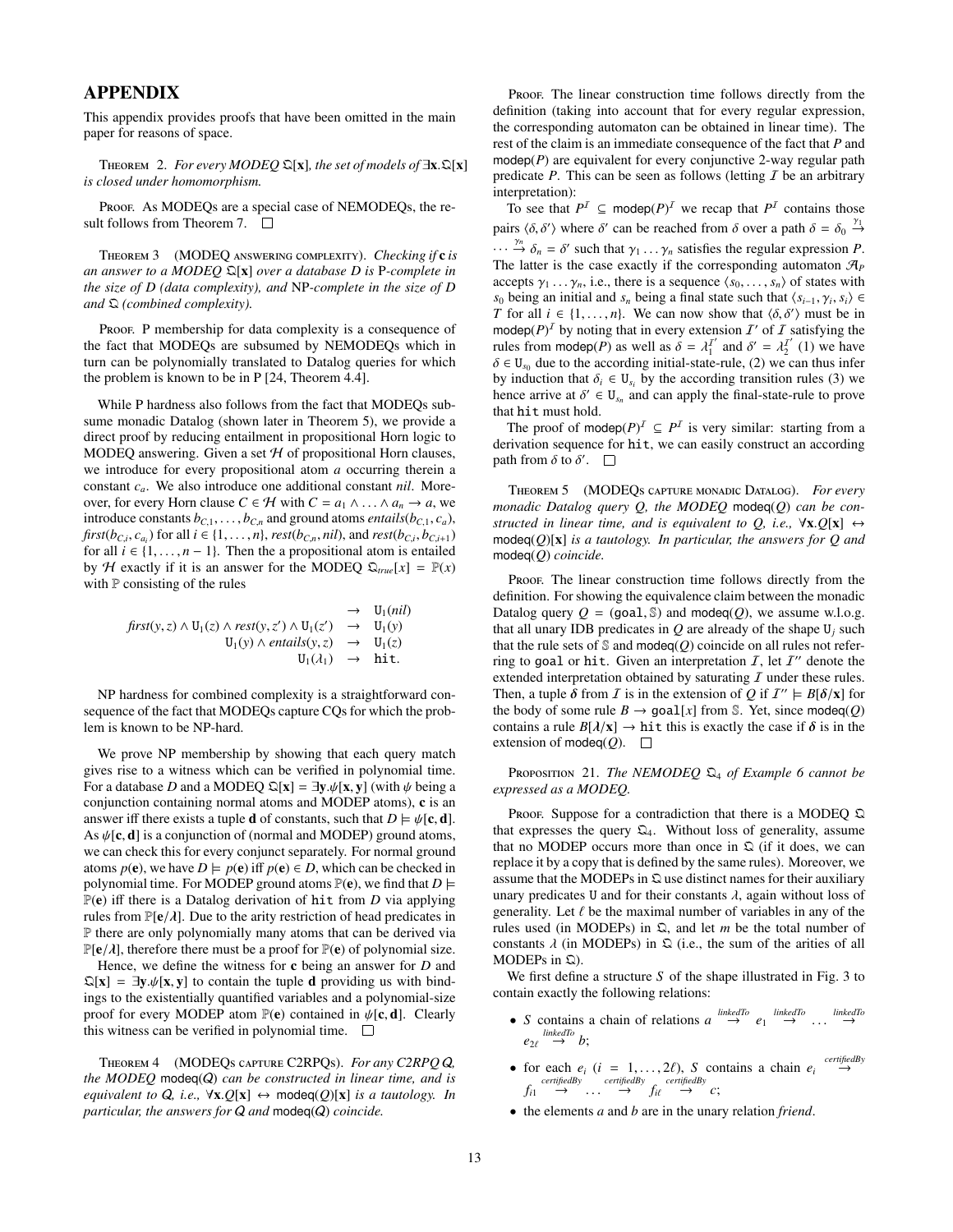Thus *S* has  $2\ell(\ell+1)+3$  elements. We now use multiple copies of *S* to define a structure *T* of the shape that is illustrated in Fig. [4.](#page-5-2) The structure *T* consists of *m*+1 copies of *S* , connected in a chain. Formally, *T* is defined as the disjoint union of  $m + 1$  copies  $S_0, \ldots, S_m$ of *S*, factorized by the equivalence relation  $\{b_i \approx a_{i+1} \mid 0 \le i \le m\}$ , where we use  $a_i$  and  $b_i$  to denote the elements  $a$  and  $b$ , respectively, from  $S_i$ .

Clearly,  $\{v \mapsto a_0, w \mapsto b_m\}$  is an answer to  $\mathfrak{Q}_4$  over *T*. Thus, by assumption,  $\{v \mapsto a_0, w \mapsto b_m\}$  is also an answer to  $\Omega$  over *T*. This match is therefore entailed in every model of *T*. By Theorem [2](#page-3-5) and Fact [1,](#page-2-5) we only need to consider the universal model  $\mathcal{I}(T)$ , the elements of which are in one-to-one correspondence with the elements of *T*. Thus, the validity of the answer { $v \mapsto a_0$ ,  $w \mapsto b_m$ } is witnessed by a query match on  $\mathcal{I}(T)$ , which is based on a particular match for each MODEP in  $\Omega$ . We can consider these matches as a list of *m* elements of  $\mathcal{I}(T)$  (and thus also of *T*) which were used to interpret the constants  $\lambda$  in  $\Omega$ . We call these the *matched elements* of *T*. Since there are only *m* constants  $\lambda$  in  $\Omega$ , there are at most *m* matched elements. Hence, there is some  $S<sub>o</sub>$  in *T* which does not contain any matched elements, other than possibly  $a<sub>o</sub>$  and  $b<sub>o</sub>$  (since they also belong to adjacent substructures).

We construct a new structure  $T'$  from  $T$  as follows:

- For each  $(e_i)_o$  in the substructure  $S_o$  with  $i = 2, ..., 2\ell$ , add a<br>chain  $(e_i)_o \xrightarrow{certifiedBy} (f'_i)_o \xrightarrow{certifiedBy} (f'_i)_o \xrightarrow{certifiedBy} (f'_i)_o$ <br>where  $c'$  and the  $(f')$  are fresh elements distinct from any where  $c'_o$  and the  $(f'_{ij})_o$  are fresh elements distinct from any element in *T*.
- Delete all elements  $(f_{(2\ell)1})_o, \ldots, (f_{(2\ell)\ell})_o$ .

 $T'$  no longer contains a chain of links from  $a<sub>o</sub>$  to  $b<sub>o</sub>$  that is certified by a single authority: only the first  $2\ell - 1$  elements are certified by *c<sub>o</sub>*, and only the last  $2\ell - 1$  elements are certified by *c*<sub>*o*</sub>. Likewise, it is not possible to split the chain between *a*, and *b* into multiple it is not possible to split the chain between  $a<sub>o</sub>$  and  $b<sub>o</sub>$  into multiple chains of links, since none of the intermediate elements belongs to the class *friend*. Thus  $\{v \mapsto a_0, w \mapsto b_m\}$  is not an answer to  $\mathfrak{Q}_4$ .

Nevertheless, we can show that  $\{v \mapsto a_0, w \mapsto b_m\}$  is an answer to Q, which yields the required contradiction. To do this, it suffices to show that the matches of MODEPs in  $\Omega$  that witness the answer  $\{v \mapsto a_0, w \mapsto b_m\}$  of  $\Omega$  over *T* are still valid. Thus consider some MODEP P in  $\Omega$  with auxiliary constants  $\lambda_1, \ldots, \lambda_{\text{ar}(P)}$  that have been matched to elements  $\delta = \delta_1, \ldots, \delta_{\text{ar}(P)}$  of T (or equivahave been matched to elements  $\delta = \delta_1, \ldots, \delta_{\text{ar}(P)}$  of *T* (or, equivalently,  $\mathcal{I}(T)$ ). By construction of  $T'$ , the elements  $\delta$  are also in  $T'$ <br>and  $\mathcal{I}(T')$ . We show that  $\delta \in \mathbb{P}^{\mathcal{I}(T')}$ and  $\overline{I}(T')$ . We show that  $\delta \in \mathbb{P}^{\overline{I}(T')}$ .<br>By our assumption every extensi-

By our assumption, every extension  $I$  of  $I(T)$  with  $\lambda_i^I = \delta_i$  and  $\vdash$  **P** satisfies hit. Hence there is a sequence of annications of  $I \models \mathbb{P}$  satisfies hit. Hence there is a sequence of applications of rules from  $P$  by which hit can be derived (using the pre-defined interpretation of  $\lambda_i$ ). The same sequence of rules can be used to derive hit for extensions  $I'$  of  $I(T')$  with  $\lambda_1^{I'} = \delta_i$ . Indeed, rules<br>of  $\mathbb{P}$  have at most *f* variables hence their applicability does only of  $P$  have at most  $\ell$  variables, hence their applicability does only depend on a substructure of size at most  $\ell$ . It is easy to see that  $I(T)$  and  $I(T')$  have the same substructures of size  $\ell$ , up to renam-<br>ing of elements that are not referred to by any constants in  $\mathbb{P}$ . It can ing of elements that are not referred to by any constants in P. It can be shown by induction that this property is preserved when considering unary predicates derived by any number of rule applications. This shows that  $\mathcal{I}' \models \mathbb{P}$  implies  $\mathcal{I}' \models \text{hit}$ .

Theorem 6 (Datalog expressibility of NEMODEQs). *For every NEMODEQ* Q*,* datalog(Q) *can be constructed in linear time. Moreover*  $\mathbb{Q}[\mathbf{x}]$  *and*  $\langle p_{\mathbb{Q}}, \text{datalog}(\mathbb{Q}) \rangle$  *are equivalent. In particular, the answers for*  $\mathfrak{Q}[\mathbf{x}]$  *and*  $\langle p_{\mathfrak{Q}}, \mathsf{datalog}(\mathfrak{Q}) \rangle$  *coincide.* 

Proof. The claimed linear time bound is immediate from the definition.

The equivalence is a straightforward consequence of the following claim, which we will show in the following:  $\forall x \mathbb{P}(x) \leftrightarrow$   $(p_{\mathbb{P}}, \text{datalog}(\mathbb{P}))[\mathbf{x}]$  for all NEMODEPs  $\mathbb{P}$  of degree  $\geq 1$ . We show this by induction on the degree of P.

We first show  $\forall x \cdot \mathbb{P}(x) \rightarrow (p_{\mathbb{P}}, \text{datalog}(\mathbb{P}))[x]$  for all NEMODEPs P. Consider an interpretation  $\mathcal I$  with  $\mathcal I \models$  datalog(P) and a variable assignment Z such that  $I, Z \models \mathbb{P}(x_1, \ldots, x_m)$ . By definition, the latter means that all  $I'$  with  $\lambda_i^{I'} = Z(x_i)$  and  $I' \models \mathbb{P}$  must satisfy hit  $(*)$ hit.  $(*)$ 

We define such an  $I'$  as follows:

- $I'$  has the same domain as  $I$  and the two interpretations coincide on  $I$ 's vocabulary,
- $\lambda_i^{T'} = \mathcal{Z}(x_i)$  for all  $i \in \{1, ..., m\}$
- $U_i^{\mathcal{I}'} = \{ \delta \mid \langle \delta, \mathcal{Z}(x_1), \dots, \mathcal{Z}(x_m) \rangle \in \hat{U}_i^{\mathcal{I}} \}$
- hit<sup>I'</sup> = { $\langle \rangle$ } if  $\langle Z(x_1), \ldots, Z(x_m) \rangle \in p_{\mathbb{P}}^I$  and hit<sup>I'</sup> = 0 otherwise.

We now show that indeed  $I' \models \rho$  for all  $\rho \in \mathbb{P}$ . Let  $\rho = \forall y.B_1 \land$ <br>  $\land B_2 \rightarrow H$  and assume for some  $Z'$  that  $I' \not\supseteq I' \models B$  for all ...  $\wedge B_{\ell} \rightarrow H$  and assume for some Z' that  $I', Z' \models B$  for all  $B \in \{B, \ldots, B\}$ . Let now  $\alpha' = \forall x' B' \land \ldots \land B' \rightarrow H'$  be the rule  $B \in \{B_1, \ldots, B_\ell\}$ . Let now  $\rho' = \forall y'.B'_1 \wedge \ldots \wedge B'_\ell \rightarrow H'$  be the rule from datalog(P) corresponding to *ρ* and let  $Z'' = {x_{\lambda_i} \mapsto \lambda_i^{T'} \mid 1 \le i \le m}$ .<br>*i*  $\le m!$  Then we find that  $\overline{I}$ ,  $Z'' \cup Z' \vdash R'$  for all  $R' \in R' \setminus R'$ . *i* ≤ *m*}. Then we find that  $\mathcal{I}, \mathcal{Z}'' \cup \mathcal{Z}' \models B'$  for all  $B' \in \{B'_1, \ldots, B'_\ell\}$ because

- for *B* a normal atom, we have  $B' = B[\lambda_1/x_1 \dots x_m/x_m]$  as well<br>as  $\lambda^{I',Z'} = x^{I,Z''\cup Z'}$  for all  $i \in \{1, m\}$  and the extensions as  $\lambda_i^{T',Z'} = x_i^{T,Z''\cup Z'}$  for all  $i \in \{1,\ldots,m\}$  and the extensions of the corresponding predicate in  $T'$  and  $\overline{T}$  coincide by conof the corresponding predicate in  $I'$  and  $I$  coincide by construction,
- for *B* an atom of degree  $\geq 1$ , the coincidence follows from the induction hypothesis,
- for  $B = U_j(t)$ , we have  $B' = \hat{U}_j(t, x_{\lambda_1}, \dots, x_{\lambda_m})$  and satisfaction coincides by construction tion coincides by construction

Now, since  $\overline{I}$   $\models$  datalog( $\mathbb{P}$ ), we obtain  $\overline{I}$ ,  $\mathcal{Z} \cup \mathcal{Z}' \models H'$ . Therefrom follows  $\overline{I}'$ ,  $\mathcal{Z}' \models H$  since follows  $I', Z' \models H$  since

- for  $H' = \hat{U}_j(t, x_{\lambda_1}, \dots, x_{\lambda_m})$  we have  $H = U_j(t)$  and satisfaction coincides by construction tion coincides by construction,
- for  $H' = p_{\mathbb{P}}(x_{\lambda_1}, \dots, x_{\lambda_m})$  we have  $H = \text{hit}$  and satisfaction coincides by construction coincides by construction.

Now, having constructed an  $\mathcal{I}'$  with  $\mathcal{I}'(\lambda_i) = \mathcal{Z}(x_i)$  and  $\mathcal{I}' \models \mathbb{P}$  we can infer  $\mathcal{I}' \models$  hit via  $(*)$  and therefore  $\mathcal{I} \not\supseteq \models p_2(x_i, y_i)$ can infer  $I' \models$  hit via (\*) and therefore  $I, Z \models p_{\mathbb{P}}(x_1, \ldots, x_m)$ , which finishes the first direction which finishes the first direction.

We proceed by showing  $\models \forall x. (p_{\mathbb{P}}, \text{datalog}(\mathbb{P}))[x] \rightarrow \mathbb{P}(x)$ . To this end, consider an interpretation  $I$  and a variable assignment  $Z$ such that  $I, Z \models (p_{\mathbb{P}}, \text{datalog}(\mathbb{P}))[\mathbf{x}]$ . The latter means that in every extension  $\mathcal J$  of  $\mathcal I$  that satisfies all rules from datalog(P) must also hold  $\mathcal{J}, \mathcal{Z} \models p_{\mathbb{P}}(\mathbf{x})$ . (\*\*)

Let now *I'* be an arbitrary extension of *I* satisfying  $\lambda_i^{I'} = \mathcal{Z}(x_i)$ <br>r all  $i \in \{1, ..., m\}$  and  $I' \models c$  for all  $c \in \mathbb{P}$ for all  $i \in \{1, ..., m\}$  and  $\mathcal{I}' \models \rho$  for all  $\rho \in \mathbb{P}$ .<br>We now construct an extension  $\mathcal{T}'$  of  $\mathcal{T}$  as

We now construct an extension  $\mathcal{J}'$  of  $\mathcal{I}$ , as follows

- $J'$  has the same domain as  $I$  and the two interpretations coincide on the vocabulary of the latter,
- $\hat{U}_i^{\mathcal{J}'} = \{ \langle \delta, \mathcal{Z}(x_1), \ldots, \mathcal{Z}(x_m) \rangle \mid \delta \in \mathbf{U}_i^{\mathcal{I}'} \} \cup \{ \langle \delta_0, \delta_1, \ldots, \delta_n \rangle \mid$ <br>  $\delta_0 \in \Lambda^{\mathcal{I}}(\delta_0, \delta_1 \neq \langle \mathcal{Z}(x_1), \ldots, \mathcal{Z}(x_m) \rangle \}$  $\delta_0 \in \Delta^I, \langle \delta_1, \ldots, \delta_m \rangle \neq \langle \mathcal{Z}(x_1), \ldots, \mathcal{Z}(x_m) \rangle$
- $p_{\mathbb{P}}^{\mathcal{J}'} = \Delta^{\mathcal{I}}$  if hit<sup> $\mathcal{I}' = {\langle \rangle}$  and  $p_{\mathbb{P}}^{\mathcal{J}'} = \Delta^{\mathcal{I}} \setminus {\langle \langle \mathcal{Z}(x_1), \dots, \mathcal{Z}(x_m) \rangle}$ </sup> otherwise.

By construction,  $\mathcal{J}'$  satisfies datalog(P) and therefore, by (\*\*), follows  $\mathcal{J}', \mathcal{Z} \models p_{\mathbb{P}}(\mathbf{x})$ , in other words  $\langle \mathcal{Z}(x_1), \ldots, \mathcal{Z}(x_m) \rangle \in p_{\mathbb{P}}^{\mathcal{J}'}$ . Again by construction of  $\mathcal{J}$ , this is the case only if  $\text{hit}^{I'} = \{ \langle \rangle \},\$ whence we have shown  $I' \models \text{hit}$ , which finishes the second direction.  $\square$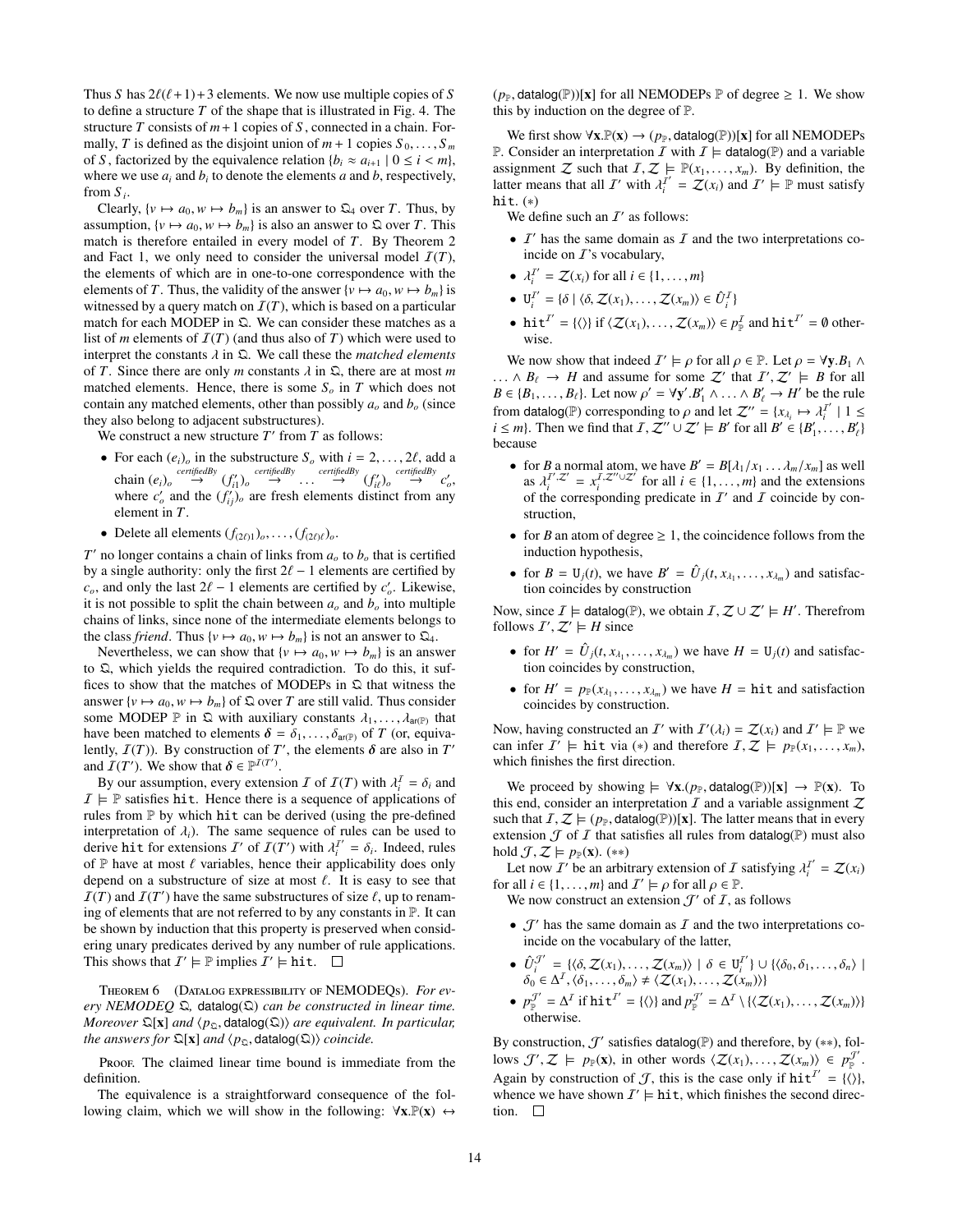Theorem 7. *For any NEMODEQ* Q[x]*, the set of models of* <sup>∃</sup>x.<sup>Q</sup> *is closed under homomorphisms.*

Proof. As established in Theorem [6,](#page-5-5) NEMODEQs are expressible as Datalog queries. However, for the latter, preservation under homomorphisms is well known and easy to show.  $\square$ 

Theorem 8 (MSO expressibility of NEMODEQs). *For every NEMODEQ* Q[x]*,* mso(Q[x]) *can be constructed in linear time and is equivalent to* Q[x]*.*

Proof. We show the equivalence for NEMODEPs by an induction on their degree. From this, the general claim is a straightforward consequence.

Let  $I$  be an arbitrary interpretation and  $\mathcal Z$  a variable assignment for x. Then we can establish the following sequence of equivalent propositions showing the claimed correspondence:

- $I, Z \models \mathbb{P}(x)$
- every extension  $I'$  of  $I$  with  $\lambda_i^{I'} = \mathcal{Z}(x_i)$  and  $I' \models \mathbb{P}$  must<br>satisfy hit satisfy hit
- every extension  $I'$  of  $I$  with  $\lambda_i^{I'} = \mathcal{Z}(x_i)$  and  $I' \models \mathbb{P}'$  with  $\mathbb{P}' \mathbb{P}[1]$  /hi+1 must satisfy  $\bot$ ; in other words, no such exten- $\mathbb{P}' = \mathbb{P}[\bot/\text{hit}]$  must satisfy  $\bot$ ; in other words, no such extension exists sion exists
- (via induction hypothesis) no extension  $I'$  of  $I$  with  $\lambda_i^{I'} = \mathbb{Z}(x)$  simultaneously satisfies mso(a) for all  $\alpha \in \mathbb{P}$  $\mathcal{Z}(x_i)$  simultaneously satisfies mso( $\rho$ ) for all  $\rho \in \mathbb{P}$
- no extension  $I'$  of  $I$  with  $\lambda_i^{I'} = \mathcal{Z}(x_i)$  satisfies  $\bigwedge_{n \in \mathbb{R}} I$  $\bigwedge_{\rho\in\mathbb{P}}\mathsf{mso}(\rho)$

• all extensions 
$$
I'
$$
 of  $I$  with  $\lambda_i^{I'} = Z(x_i)$  satisfy  $\neg \bigwedge_{\rho \in \mathbb{P}} \text{mso}(\rho)$ 

• letting  $\mathcal{I}_\lambda$  denote  $\mathcal{I}$  extended by  $\{\lambda_i \mapsto \mathcal{Z}(x_i) \mid 1 \leq i \leq m\}$ ,  $I_\lambda, \Xi \models \neg \bigwedge_{\alpha \in \mathbb{P}}$  $\bigwedge_{\rho \in \mathbb{P}}$  mso( $\rho$ ) holds for every set-variable assignment

$$
\Xi: \{U_1,\ldots,U_k\} \to 2^{\Delta^I}
$$

• 
$$
I_{\lambda} \models \forall U_1, \ldots, U_k \neg \bigwedge_{\rho \in \mathbb{P}} \text{mso}(\rho)
$$

- $I, Z \models (\forall U_1, \ldots, U_k. \neg \bigwedge_{\alpha \in \mathbb{P}}$  $\bigwedge_{\rho\in\mathbb{P}}\mathsf{mso}(\rho))[\mathbf{x}/\lambda]$
- $I, Z \models \text{mso}(\mathbb{P})[x]$

Theorem 9 (NEMODEQ answering complexity). *Checking if* c *is an answer to a NEMODEQ* Q[x] *over a database D is* P*complete in the size of D, and* PSpace*-complete in the size of D and* Q*.*

Proof. PSpace membership for combined complexity is a direct consequence of PSpace completeness of model checking in monadic second-order logic [\[45,](#page-11-2) [47\]](#page-11-11), keeping in mind that due to Fact [1,](#page-2-5) entailment coincides with model checking if the premise is a set of ground facts.

We show PSpace hardness by providing a reduction from the validity problem of quantified Boolean formulae (QBFs). We recap that for any QBF, we can construct in polynomial time an equivalent QBF of the shape  $Q_1 x_1 Q_2 x_2 ... Q_n x_n \vee_{L \in \mathcal{L}} \wedge_{\ell \in L} \ell$ , with  $Q_1 \subset Q_2 \subset \{1, 1\}$  and  $\ell$  being a set of sets of literals over the  $Q_1, \ldots, Q_n \in \{\exists, \forall\}$  and  $\mathcal L$  being a set of sets of literals over the propositional variables  $x_1, \ldots, x_n$ . In words, we assume our QBF to be in prenex form with the propositional part of the formula in disjunctive normal form. For every  $L = \{x_{k_1}, \dots, x_{k_i}, \neg x_{k_{i+1}}, \dots, \neg x_{k_j}\}$ , we now define the *n*-ary MODEP  $p_k = \{t(\lambda_1) \land \land t(\lambda_2) \land t(\lambda_3)$ we now define the *n*-ary MODEP  $p_L = \{t(\lambda_{k_1}) \wedge \ldots \wedge t(\lambda_{k_l}) \wedge$ <br> $f(\lambda_{k_l}) \wedge \ldots \wedge f(\lambda_{k_l}) = h + 1$  Moreover we define the *n*-ary *f*( $\lambda_{k+1}$ ) ∧ ... ∧ *f*( $\lambda_k$ ) → hit}. Moreover, we define the *n*-ary MODEP  $n_s = \{n_k(\lambda_{k+1}) \}$  → hit  $|I \in \Omega$ . Letting  $n_s =$ MODEP  $p_{\mathcal{L}} = \{p_L(\lambda_1, \ldots, \lambda_n) \to \text{hit} \mid L \in \mathcal{L}\}\$ . Letting  $p_{\mathcal{L}} =$  $p_n$  we now define MODEPs  $p_{n-1} \ldots p_0$  in descending order. If  $Q_i$  = ∃, then the *i*−1-ary MODEP  $p_{i-1}$  is defined as the singleton rule set  $\{p_{i-1}(\lambda_1, \ldots, \lambda_{i-1}, y) \rightarrow \text{hit}\}\)$ . In case  $Q_i = \exists$ , we let *p*<sub>*i*−1</sub> = { $p_{i-1}(\lambda_1, ..., \lambda_{i-1}, y)$  → U(*y*)  $\cup$  U(*y*)  $\wedge f(y) \wedge U(z) \wedge t(z)$  → *hit*}. Now, let *D* be the database containing the two individuals 0 and 1 and the facts  $f(0)$  and  $t(1)$ . We now show that the considered QBF is true exactly if  $D \models p_0$ . To this end, we first note that by construction the extension of  $p_L$  contains exactly those *n*-tuples  $\langle \delta_1, \ldots, \delta_n \rangle$ for which the corresponding truth value assignment *val*, sending *x<sup>i</sup>* to **true** iff  $\delta_i = 1$ , makes the formula  $\bigwedge_{\ell \in L} \ell$  true. In the same way, the extension of  $n_{\epsilon}$  represents the set of truth value assignments the extension of  $p<sub>L</sub>$  represents the set of truth value assignments satisfying  $\bigvee_{L\in\mathcal{L}}\bigwedge_{\ell\in L}\ell$ . Then, by descending induction, we can show that the extensions of *n*, encode the assignments to free proposhow that the extensions of  $p_i$  encode the assignments to free propositional variables of the subformula  $Q_{i+1}x_{i+1} \ldots Q_nx_n \vee_{L \in \mathcal{L}} \wedge$ <br>that make this formula true. Consequently, no has a nonempty sitional variables of the subformula  $Q_{i+1}x_{i+1} \ldots Q_nx_n \vee_{L \in \mathcal{L}} t$  that make this formula true. Consequently,  $p_0$  has a nonempty extension if the entire considered QBF is true.

For data complexity, P membership follows from expressibility in Datalog shown in Theorem [6,](#page-5-5) for which the problem is known to be in P [\[24\]](#page-11-4). P hardness follows from the respective result for MODEQs established in Theorem [3.](#page-3-4)  $\Box$ 

Theorem 11 (Decidability of NEMODEQ subsumption). *The query subsumption problem for NEMODEQs is decidable.*

Proof. Consider two NEMODEOs  $\mathfrak{Q}[x]$  and  $\mathfrak{P}[x]$ .  $\mathfrak{P}$  subsumes  $\mathfrak{Q}$  if  $\forall x.\mathfrak{Q}[x] \rightarrow \mathfrak{P}[x]$  is a tautology, i.e., if  $\exists x.\mathfrak{Q}[x] \land \neg \mathfrak{P}[x]$  is unsatisfiable.

We show that, if  $\exists x.\mathbb{Q}[x] \wedge \neg \mathbb{P}[x]$  is satisfiable, then it has a model of treewidth at most tw(datalog( $\Omega$ ),  $p_{\Omega}$ ). Thus assume that there is an interpretation I with  $I \models \exists x.\mathbb{Q}[x] \land \neg \mathbb{P}[x]$ . By The-orem [6,](#page-5-5) there must be an expansion  $\varphi$ [**x**, **y**] of  $\mathcal{Q}$ [**x**] such that  $\mathcal{I}$   $\models$  $\exists x, y. \varphi[x, y] \land \neg \mathfrak{P}[x]$ . Then there is a variable assignment  $\mathcal Z$  such that  $I, Z \models \varphi[\mathbf{x}, \mathbf{y}] \land \neg \mathfrak{P}[\mathbf{x}]$ . In particular,  $I, Z \models \varphi[\mathbf{x}, \mathbf{y}]$ . This holds exactly if there is a homomorphism  $\pi$  from  $I(\varphi)$  to  $I$  that agrees with  $\mathcal Z$  on variables, where  $I(\varphi)$  is as defined in Section [5.](#page-6-0)

By construction,  $\mathcal{I}(\varphi)$ ,  $\mathcal{Z}_{id} \models \varphi[\mathbf{x}, \mathbf{y}]$  where  $\mathcal{Z}_{id}(z) = z$  for each variable *z* in  $\varphi$ . By Theorem [6,](#page-5-5)  $\mathcal{I}(\varphi)$ ,  $\mathcal{Z}_{\text{id}} \models \mathfrak{Q}[\mathbf{x}]$ .

We show that  $\mathcal{I}(\varphi), \mathcal{Z}_{id} \models \neg \mathfrak{P}[\mathbf{x}]$ . For a contradiction, suppose that  $\mathcal{I}(\varphi), \mathcal{Z}_{\text{id}} \models \mathfrak{P}[\mathbf{x}]$ . Since there is a homomorphism  $\pi$  from  $\mathcal{I}(\varphi)$ to *I*, Theorem [7](#page-5-4) implies  $I, \pi \circ \mathcal{Z}_{id} \models \mathcal{P}[x]$ . By construction of  $\pi$ , the assignment  $\pi \circ \mathcal{Z}_{id}$  agrees with  $\mathcal Z$  on all variables of **x**, and thus  $I, Z \models \mathfrak{P}[x]$ ; a contradiction.

We have thus shown that  $\mathcal{I}(\varphi), \mathcal{Z}_{\text{id}} \models \mathfrak{Q}[x] \land \neg \mathfrak{P}[x]$  and thus  $I(\varphi) \models \exists \mathbf{x} . \mathbb{Q}[\mathbf{x}] \land \neg \mathfrak{P}[\mathbf{x}]$ .  $I(\varphi)$  is finite, hence countable. Moreover, the treewidth of  $\mathcal{I}(\varphi)$  is bounded by tw(datalog( $\Omega$ ),  $p_{\Omega}$ ). Therefore, if  $\exists x.\mathbb{Q}[x] \wedge \neg \mathbb{P}[x]$  is satisfiable, then it is satisfied by a countable model of treewidth at most tw(datalog( $\Omega$ ),  $p_{\Omega}$ ). On the other hand, the models of  $\exists x.\mathbb{Q}[x] \wedge \neg \mathbb{P}[x]$  and  $\exists x \text{.} \text{mso}(\mathbb{Q}[x]) \wedge \neg \mathbb{Q}[x]$  $\neg mso(\mathcal{B}[x])$  coincide due to Theorem [8](#page-6-3) and the latter is an MSO formula. Thus, by Theorem [10,](#page-6-1) the existence of a model of bounded treewidth can be decided, which finishes the proof.  $\square$ 

THEOREM 12 (DECIDABILITY OF MODEQ ANSWERING UNDER BTS). *Let D be a database and let* Σ *be a set of rules for which the treewidth of*  $I(D \cup \Sigma)$  *is bounded. Let*  $\mathfrak{D}[x]$  *be a MODEQ.* 

- *I.*  $D \cup \Sigma$   $\models$   $\mathfrak{Q}[\mathbf{c} / \mathbf{x}]$  *if and only if*  $D \cup \Sigma \cup \{\neg \mathfrak{Q}[\mathbf{c} / \mathbf{x}]\}$  *has no countable model with bounded treewidth.*
- *2. The problem*  $D \cup \Sigma \models \mathcal{Q}[\mathbf{c}|\mathbf{x}]$  *is decidable.*

Proof. We start by proving the first claim. For the "only if" direction, it is obvious that  $D \cup \Sigma \models \mathcal{Q}[c/x]$  implies that  $D \cup$  $\Sigma \cup {\neg \mathfrak{Q}[c/x]}$  can have no model (and therefore no model with bounded treewidth).

For proving the "if" direction, we assume that *<sup>D</sup>*∪Σ∪ {¬Q[c/x]} has no countable model with bounded treewidth. Then it must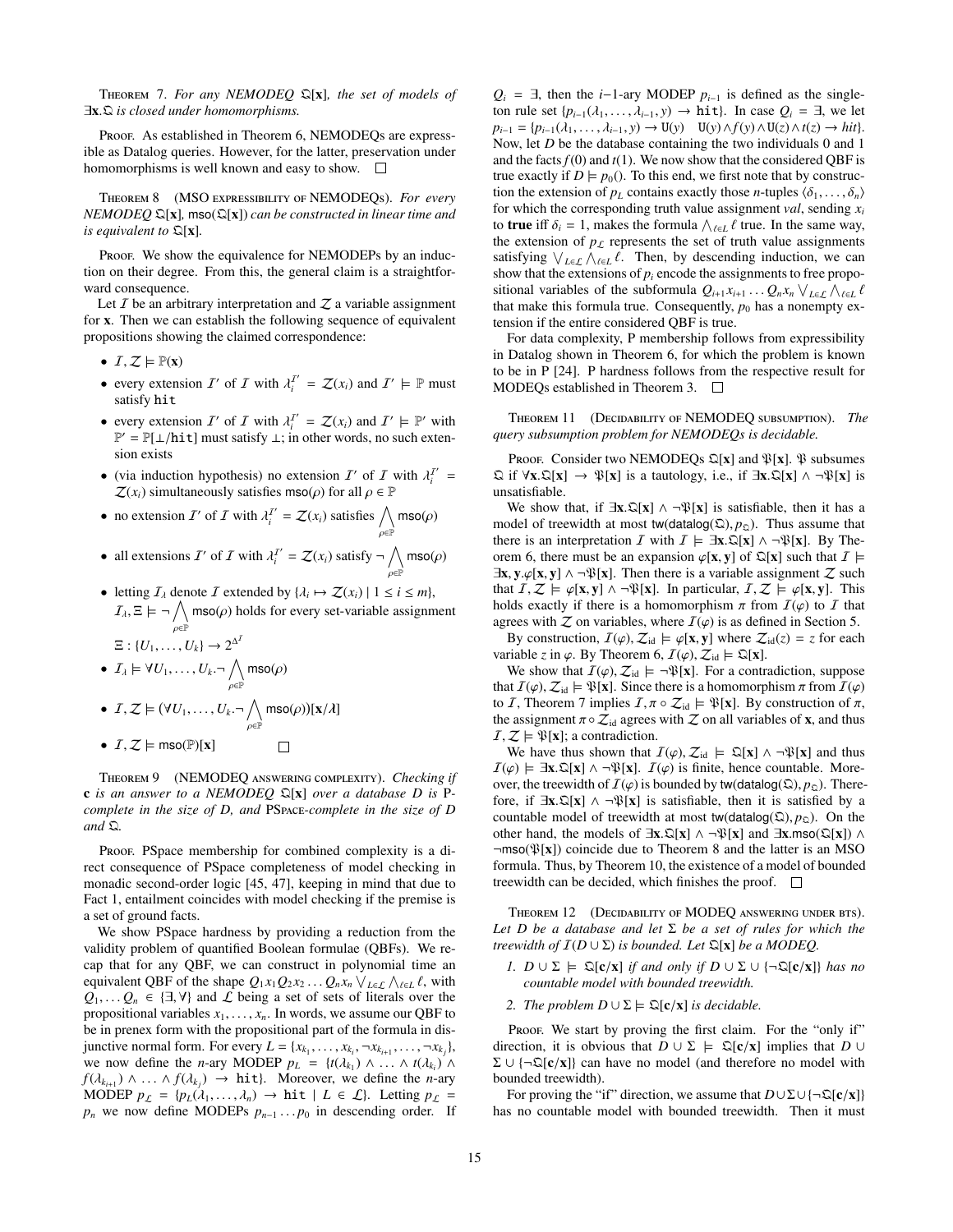be unsatisfiable for the following reason: toward a contradiction assume it has a model *I*. Since  $I \models D \cup \Sigma$ , there must be a homomorphism from  $\mathcal{I}(D \cup \Sigma)$  to  $\mathcal{I}$ . Thus, by contraposition of the closedness of models of  $\mathbb{Q}[\mathbf{c}/\mathbf{x}]$  under homomorphisms (Theo-rem [7\)](#page-5-4),  $\mathcal{I}(D \cup \Sigma)$  itself satisfies  $\neg \mathcal{Q}[c/x]$  and is therefore a model of  $D \cup \Sigma \cup \{\neg \mathcal{Q}[\mathbf{c}/\mathbf{x}]\}\$ . Moreover, since  $\Sigma$  is bts, we obtain that  $I(D \cup \Sigma)$  has bounded treewidth. Obviously it is also countable, which yields the desired contradiction and ensures unsatisfiability of  $D \cup \Sigma \cup \{\neg \mathfrak{Q}[\mathbf{c}/\mathbf{x}]\}.$ 

For the second claim we start from the previous claim and note that, since *D* and  $\Sigma$  are first-order theories and  $\neg \mathcal{Q}[c/x]$  is expressible as an MSO formula,  $D \cup \Sigma \cup \{\neg \mathfrak{Q}[\mathbf{c}/\mathbf{x}]\}\$ is expressible as an MSO theory. Thus, we can invoke Theorem [10](#page-6-1) to obtain the desired result.  $\square$ 

Lemma 13 (Replacement Lemma). *Consider a set* Σ *of TGDs, a conjunctive query Q* =  $\exists y.\psi[x, y]$ *, and a NEMODEQ*  $\Omega[x]$  *that is a rewriting for* Σ *and Q. Then Q and* Q *are equivalent in all models*  $of \Sigma$ *, i.e.,*  $\Sigma \models \forall \mathbf{x}. Q[\mathbf{x}] \leftrightarrow \mathcal{Q}[\mathbf{x}]$ *.* 

Let  $\psi$ **[t/x, y'/y]** *be the conjunction of Q with variables* **x** *replaced by terms* t *and variables* y *replaced by variables* y 0 *. We say that*  $\psi[t/x, y'/y]$  *is a* match *in a Datalog rule ρ if ρ is of the*<br>*form*  $\psi[t/x, y'/y] \land \varphi \rightarrow y$  *where the* y' *occur neither in*  $\varphi$  *nor in y form*  $\psi[\mathbf{t}/\mathbf{x}, \mathbf{y}/\mathbf{y}] \wedge \varphi \rightarrow \chi$  *where the* **y**' *occur neither in*  $\varphi$  *nor in*  $\chi$ .<br>*Given some NEMODEO* W[**x**] *over*  $\Sigma$  *let*  $\mathbb{R}^{\chi}[\mathbf{x}]$  *denote a NEMO*.

*Given some NEMODEQ*  $\mathfrak{P}[z]$  *over*  $\Sigma$ *, let*  $\mathfrak{P}'[z]$  *denote a NEMO-DEQ obtained by replacing a match*  $\psi[\mathbf{t}/\mathbf{x}, \mathbf{y}'/y]$  *of Q in some rule*<br>*of*  $\Re$  *by*  $\Im[\mathbf{t}/\mathbf{x}]$  *where we assume w l o g that the bound variables of* <sup>P</sup> *by* <sup>Q</sup>[t/x]*, where we assume w.l.o.g. that the bound variables in*  $\Omega$  *do not occur in*  $\mathfrak P$ *. Then*  $\mathfrak P$  *and*  $\mathfrak P'$  *are equivalent in all models*  $of \Sigma$ , *i.e.*,  $\Sigma \models \forall z \cdot \mathfrak{P}[z] \leftrightarrow \mathfrak{P}'[z]$ .

Proof. We first show that  $\Sigma \models \forall x. Q[x] \leftrightarrow \mathcal{Q}[x]$ . For the one direction, consider a model  $\mathcal{I} \models \Sigma$  and a variable assignment  $\mathcal{Z}$ such that  $I, Z \models \mathfrak{Q}[x]$ . According to Theorem [6,](#page-5-5) there is an expansion  $\varphi[\mathbf{y}]$  of datalog( $\Omega$ ) such that  $\mathcal{I}, \mathcal{Z} \models \varphi[\mathbf{y}]$  (where we assume w.l.o.g. that  $Z$  assigns the appropriate domain elements to the fresh variables that  $\varphi$  may contain). Using notation as in Section [5,](#page-6-0) we find a model  $\mathcal{I}(\varphi)$  to which  $\varphi$  matches under the variable assignment  $Z_{id}$  with  $Z_{id}(y) = y$  for each *y* in  $\varphi$ . Then  $I(\varphi), Z_{id} \models \mathfrak{Q}[x]$ .

Let  $D(I(\varphi))$  be the model  $I(\varphi)$  considered as a database containing a fact for each of the finitely many relations in  $\mathcal{I}(\varphi)$ . Introducing finitely many new constants for this purpose is not a problem. Let  $c_x$  denote the constants in  $D(I(\varphi))$  that correspond to  $\mathcal{Z}_{\text{id}}(x)$ . Then  $D(\mathcal{I}(\varphi)) \models \mathfrak{Q}[\mathbf{c}_{\mathbf{x}}/\mathbf{x}].$ 

Since  $\Omega$  is a rewriting of *Q* under Σ, we have  $D(I(\varphi))$ , Σ  $\models$ *Q*[c<sub>x</sub>/x]. Consider a universal model *J* of *D*(*I*( $\varphi$ )), Σ. Then *J*  $\models$  $Q[c_x/x]$ . Moreover, there is a homomorphism from  $\mathcal J$  to  $\mathcal I$ . Indeed, the mapping  $\mathcal Z$  induces a homomorphism  $\pi$  from  $I(\varphi)$  to  $I$ . This mapping can be extended to a homomorphism  $\pi'$  from  $\mathcal J$  to  $\mathcal I$ , since  $\mathcal I$  is a model of  $\Sigma$ . Due to Theorem 7, the query match  $\mathcal I \vdash \Omega$  [c /x] *I* is a model of Σ. Due to Theorem [7,](#page-5-4) the query match  $\mathcal{J} \models Q[c_x/x]$ implies  $\mathcal{J} \models Q[\pi'(\mathbf{c}_x)/\mathbf{x}]$ . Since  $\pi'(\mathbf{c}_x) = \pi(\mathbf{c}_x) = \mathcal{Z}(\mathbf{x})$ , this shows the claim  $\mathcal{I} \not\subset \rightarrow O[\mathbf{x}]$ the claim  $\mathcal{I}, \mathcal{Z} \models Q[\mathbf{x}].$ 

The other direction can be shown in a similar way, somewhat simplified due to the fact that one does not need to construct an intermediate model  $\mathcal J$  of  $\Sigma$  to obtain the match for  $\mathfrak Q$ .

Now the rest of the claim follows from Theorem [6.](#page-5-5) It remains to show the claimed equivalence for datalog( $\mathfrak{P}$ ) and datalog( $\mathfrak{P}'$ ). This is a direct consequence of the Replacement Theorem of first-order logic that allows us to replace the sub-formula  $\exists y'.\psi[t/x, y'/y]$  by  $p_2(t)$  both of which have just shown to be equivalent  $p_{\mathcal{Q}}(t)$ , both of which have just shown to be equivalent.  $\square$ 

Theorem 14 (Single predicate rewriting correctness). *If* Σ *is j-oriented and p is a head predicate, then* <sup>Q</sup>*<sup>p</sup>*,<sup>Σ</sup>[z] *is a rewriting for*  $\Sigma$  *and*  $p(\mathbf{z})$ *.* 

Proof. We consider the Datalog rewriting datalog( $\mathfrak{Q}_{p,\Sigma}$ ) of Definition [7.](#page-5-3) By Theorem [6,](#page-5-5) it suffices to show that, for every database *D* and list of constants  $\mathbf{c} = c_1, \dots, c_n$ , we have  $D \cup \Sigma \models p(\mathbf{c})$  iff *D*, datalog( $\mathfrak{Q}_{p,\Sigma}$ )  $\models p_{\mathfrak{Q}_{p,\Sigma}}(c)$ .<br>To establish this we show

To establish this, we show that, for every database *D*, list of constants  $\mathbf{c} = c_1, \ldots, c_n$ , and predicate  $\hat{U}_q$  of datalog( $\Omega_{p,\Sigma}$ ), we have  $D \cup \Sigma \vdash a(\mathbf{c})$  iff  $D \cup \text{data}(\Omega_{\Sigma}) \vdash \hat{U}(c, c, c, c)$  $D \cup \Sigma$   $\models q(c)$  iff  $D \cup$  datalog( $\mathcal{Q}_{p,\Sigma}$ )  $\models \hat{U}_q(c_j, c_1, \ldots, c_n)$ . The proof is by an easy induction over the derivation of  $q(c)$ . Clearly, datalog( $\overline{\mathbb{Q}}_{p,\Sigma}$ )  $\models \hat{V}_i(\mathbf{d})$  iff **d** is of the form  $d_i, d_1, \ldots, d_i, \ldots, d_n$ . More-<br>over whenever there is a rule  $\psi \to a(t, t) \in \Sigma$  that has an over, whenever there is a rule  $\psi \to q(t_1, \dots, t_n) \in \Sigma$  that has an instance  $\psi_c \to q(c_1, \ldots, c_n)$ , then datalog( $\mathfrak{Q}_{p,\Sigma}$ ) contains a rule It is easy to verify the claim.  $\psi' \to \hat{U}_q(t_j, t_1, \dots, t_n)$  with an instance  $\psi'_c \to \hat{U}_q(c_j, c_1, \dots, c_n)$ .<br>is easy to verify the claim

#### Theorem 15. *Every j-oriented rule set is MODEQ-rewritable.*

Proof. A rewriting for a *j*-oriented rule set  $\Sigma$  and a CQ  $Q[x]$  =  $\exists y. p_1(t_1) \wedge \ldots \wedge p_m(t_m)$  is obtained from  $Q[x]$  by replacing all head atoms  $p_i(\mathbf{t_i})$  with the MODEQ  $\mathbb{Q}_{p_i,\Sigma}[\mathbf{t_i}/\mathbf{x}]$  as in Definition [14.](#page-8-4) We assume a fixed sequence of replacement steps in the construction assume a fixed sequence of replacement steps in the construction of the rewriting. Let  $\mathfrak{Q}_0$  denote the original query  $Q[\mathbf{x}]$ , let  $\mathfrak{Q}_i$  with  $1 \leq i$  denote the result after each subsequent replacement step, and let  $\Omega$  be the final result.

One can show  $\Sigma \models \forall x. Q[x] \leftrightarrow \mathcal{Q}[x]$  by induction over *i*. The base case follows since  $\mathfrak{Q}_0$  is clearly equivalent to *Q*. The induction steps follow from Lemma [13](#page-8-3) and Theorem [14.](#page-9-1)

Hence  $\Sigma \models \forall \mathbf{x} . Q[\mathbf{x}] \leftrightarrow \mathfrak{Q}[\mathbf{x}]$ , i.e., for every interpretation  $\mathcal{I} \models \Sigma$ and every variable assignment  $Z$  for  $I$ , we have  $I, Z \models Q[x]$  iff  $I, Z \models \mathfrak{Q}[x](*)$ .

We show the condition of Definition [12.](#page-8-1) Thus consider an arbitrary database *D* and a potential query answer c. Without loss of generality, we assume that *D* contains no fact of the form  $q'(\mathbf{d})$  for some head predicate  $q'$  of  $\Sigma$ . Indeed, if it does, we can replace  $q'$ by a fresh predicate *q*<sup>'</sup><sub>*D*</sub> and add a rule  $\forall$ **x**.*q*'<sub>*D*</sub>(**x**)  $\rightarrow$  *q*'(**x**) to Σ. This modification clearly preserves *i*-orientedness modification clearly preserves *j*-orientedness.

If  $D \models \mathfrak{Q}[\mathbf{c}/\mathbf{x}]$  then clearly  $D \cup \Sigma \models \mathfrak{Q}[\mathbf{c}/\mathbf{x}]$  and thus  $D \cup \Sigma \models$ *Q*[**c**/**x**] by (\*). Conversely, assume that  $D \cup \Sigma \models Q[\mathbf{c}/\mathbf{x}]$ . Then  $D \cup \Sigma$  is satisfiable since  $\Sigma$  contains no constraints (rules with empty head). More precisely, for every interpretation  $\mathcal{I} \models D$ , there is an interpretation  $\mathcal{I}' \models \Sigma$ , *D* that coincides with  $\mathcal{I}$  on all constants and all predicates that are not head predicates in  $\Sigma$ , where we use that *D* all predicates that are not head predicates in  $\Sigma$ , where we use that  $D$ contains no head predicates of  $\Sigma$ . By the assumption  $I' \models Q[\mathbf{c}/\mathbf{x}]$ .<br>By  $(*)$   $I' \models \Sigma[\mathbf{c}/\mathbf{x}]$ . Besides the auxiliary unary predicates  $\Pi \Sigma$ By  $(*)$   $I' \models \mathbb{Q}[\mathbf{c}/\mathbf{x}]$ . Besides the auxiliary unary predicates U,  $\mathbb{Q}$  contains only predicates for which  $I$  and  $I'$  agree. Hence  $I \models$ contains only predicates for which I and I' agree. Hence  $I \models$  $\mathbb{Q}[c/x]$ . Since *I* was arbitrary, this establishes the claim.  $\square$ 

Lemma 17 (Query rewriting with cuts). *Let D be a database and let*  $\Sigma_1 \triangleright \Sigma_2$  *be two sets of TGDs.* 

#### *1. If*  $\Omega_{Q,\Sigma_2}$  [**x**] *is a NEMODEQ-rewriting of a conjunctive query O*[*x*] *is an Q*[x]*, then:*

 $D \cup \Sigma_1 \cup \Sigma_2 \models Q[\mathbf{c}/\mathbf{x}]$  *if and only if*  $D \cup \Sigma_1 \models \mathcal{Q}_{Q,\Sigma_2}[\mathbf{c}/\mathbf{x}]$ .

*2. If*  $\Sigma_1$  *and*  $\Sigma_2$  *are NEMODEQ-rewritable, then so is*  $\Sigma_1 \cup \Sigma_2$ *.* 

Proof. We start by proving the first claim. For the "only if" direction, assume  $D \cup \Sigma_1 \cup \Sigma_2 \models Q[\mathbf{c}/\mathbf{x}]$ . By Theorem [16](#page-9-7) there is a conjunctive query *Q'* with  $D \cup \Sigma_1 \models Q'$  and  $Q' \cup \Sigma_2 \models Q[\mathbf{c}/\mathbf{x}]$ .<br>By the definition of rewritability, we obtain  $Q' \vdash \mathcal{D}_{\text{on}}$  [ $\mathbf{c}/\mathbf{x}$ ]. Due By the definition of rewritability, we obtain  $Q' \models \mathcal{Q}_{Q,\Sigma_2}[\mathbf{c}/\mathbf{x}]$ . Due to  $D \cup \Sigma_1 \vdash Q'$  we obtain  $D \cup \Sigma_2 \vdash \mathcal{Q}_{Q,\Sigma_2}[\mathbf{c}/\mathbf{x}]$ . to  $D \cup \Sigma_1 \models Q'$ , we obtain  $D \cup \Sigma_1 \models \mathcal{Q}_{Q,\Sigma_2}[\mathbf{c}/\mathbf{x}]$ .<br>For proving the "if" direction we assume  $D \cup \Sigma_2$ 

For proving the "if" direction we assume  $D \cup \Sigma_1 \models \Omega_{Q,\Sigma_2}[\mathbf{c}/\mathbf{x}]$ <br>d conclude  $\mathcal{T}(D \cup \Sigma_1) \models \Omega_{Q,\Sigma_2}[\mathbf{c}/\mathbf{x}]$  which in turn means that and conclude  $I(D \cup \Sigma_1) \models \mathcal{Q}_{Q,\Sigma_2}[\mathbf{c}/\mathbf{x}]$ , which in turn means that there must be an expansion  $\omega[\mathbf{v}]$  of  $\Sigma_{\infty}[\mathbf{c}/\mathbf{x}]$  such that  $I(D \cup \Sigma_1) \models$ there must be an expansion  $\varphi[\mathbf{y}]$  of  $\mathfrak{Q}_{Q,\Sigma_2}[\mathbf{c}/\mathbf{x}]$  such that  $I(D \cup \Sigma_1) \models \exists \mathbf{v}$   $\varphi[\mathbf{v}]$ . Due to universality of  $I(D \cup \Sigma_2)$  and homomorphism- $\exists y.\varphi[y]$ . Due to universality of  $\mathcal{I}(D \cup \Sigma_1)$  and homomorphismclosedness of models of ∃y. $\varphi$ [y], we thus find *D* ∪  $\Sigma_1 \models \exists y.\varphi[y]$ . Since  $\exists y \cdot \varphi[y] \models \mathfrak{Q}_{Q,\Sigma_2}[\mathbf{c}/x]$ , we can conclude  $\{\exists y \cdot \varphi[y]\} \cup \Sigma_2 \models Q[\mathbf{c}/x]$  by the definition of rewriting. Combining these observa- $Q[c/x]$  by the definition of rewriting. Combining these observations, we obtain  $D \cup \Sigma_1 \cup \Sigma_2 \models Q[c/x]$ .